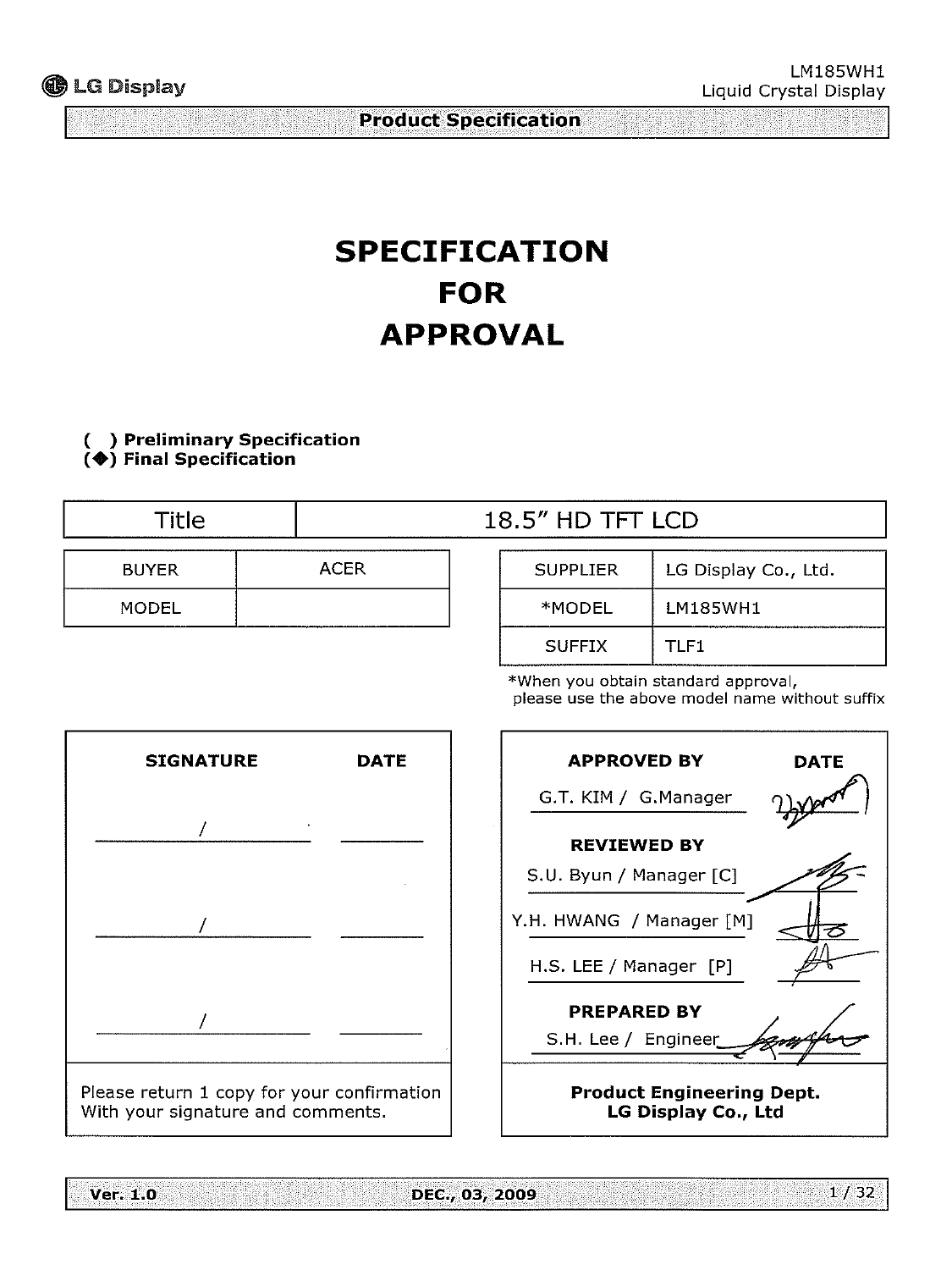

## **Contents**

|                | <b>No</b> | <b>ITEM</b>                              | Page         |
|----------------|-----------|------------------------------------------|--------------|
|                |           | <b>COVER</b>                             | $\mathbf{1}$ |
|                |           | <b>CONTENTS</b>                          | 2            |
|                |           | <b>RECORD OF REVISIONS</b>               | 3            |
| $\mathbf{1}$   |           | <b>GENERAL DESCRIPTION</b>               | 4            |
| 2              |           | ABSOLUTE MAXIMUM RATINGS                 | 5            |
| 3              |           | ELECTRICAL SPECIFICATIONS                | 6            |
|                | 1)        | ELECTRICAL CHARACTERISTICS               | 6            |
|                | 2)        | INTERFACE CONNECTIONS                    | 9            |
|                | 3)        | LVDS characteristics                     | 12           |
|                | 4)        | SIGNAL TIMING SPECIFICATIONS             | 15           |
|                | 5)        | SIGNAL TIMING WAVEFORMS                  | 16           |
|                | 6)        | COLOR INPUT DATA REFERNECE               | 17           |
|                | 7)        | POWER SEQUENCE                           | 18           |
|                | 8)        | POWER DIP CONDITION                      | 19           |
| $\overline{4}$ |           | OPTICAL SFECIFICATIONS                   | 20           |
| 5              |           | MECHANICAL CHARACTERISTICS               | 25           |
| 6              |           | RELIABILITY                              | 28           |
| $\overline{7}$ |           | INTERNATIONAL STANDARDS                  | 29           |
|                | 1)        | <b>SAFETY</b>                            | 29           |
|                | 2)        | EMC                                      | 29           |
| 8              |           | <b>PACKING</b>                           | 30           |
|                | 1)        | DESIGNATION OF LOT MARK                  | 30           |
|                | 2)        | PACKING FORM                             | 30           |
| 9              |           | <b>PRECAUTIONS</b>                       | 31           |
|                | 1)        | MOUNTING PRECAUTIONS                     | 31           |
|                | 2)        | OPERATING PRECAUTIONS                    | 31           |
|                | 3)        | ELECTROSTATIC DISCHARGE CONTROL          | 32           |
|                | 4)        | PRECAUTIONS FOR STRONG LIGHT EXPOSURE    | 32           |
|                | 5)        | <b>STROAGE</b>                           | 32           |
|                | 6)        | HANDLING PRECAUTIONS FOR PROTECTION FILM | 32           |

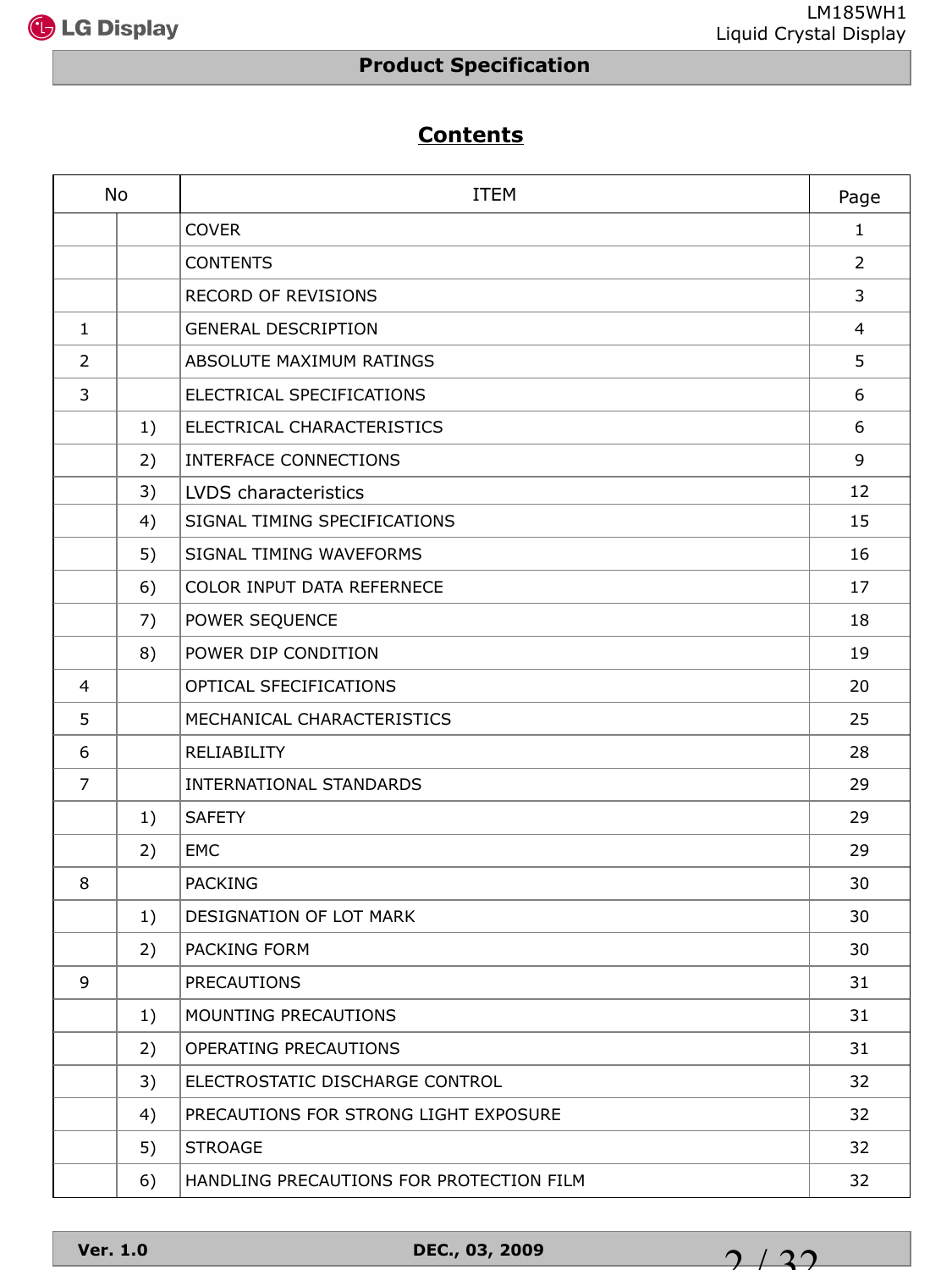

## **Record of revisions**

| <b>Date</b>  | Page | <b>Description</b>   |
|--------------|------|----------------------|
| DEC.,03,2009 |      | Final Specifications |
|              |      |                      |
|              |      |                      |
|              |      |                      |
|              |      |                      |
|              |      |                      |
|              |      |                      |
|              |      |                      |
|              |      |                      |
|              |      |                      |
|              |      |                      |
|              |      |                      |
|              |      |                      |
|              |      |                      |
|              |      |                      |
|              |      |                      |
|              |      |                      |
|              |      |                      |
|              |      |                      |
|              |      |                      |
|              |      |                      |
|              |      |                      |
|              |      |                      |
|              |      |                      |
|              |      |                      |
|              |      |                      |
|              |      |                      |
|              |      |                      |
|              |      |                      |
|              |      |                      |

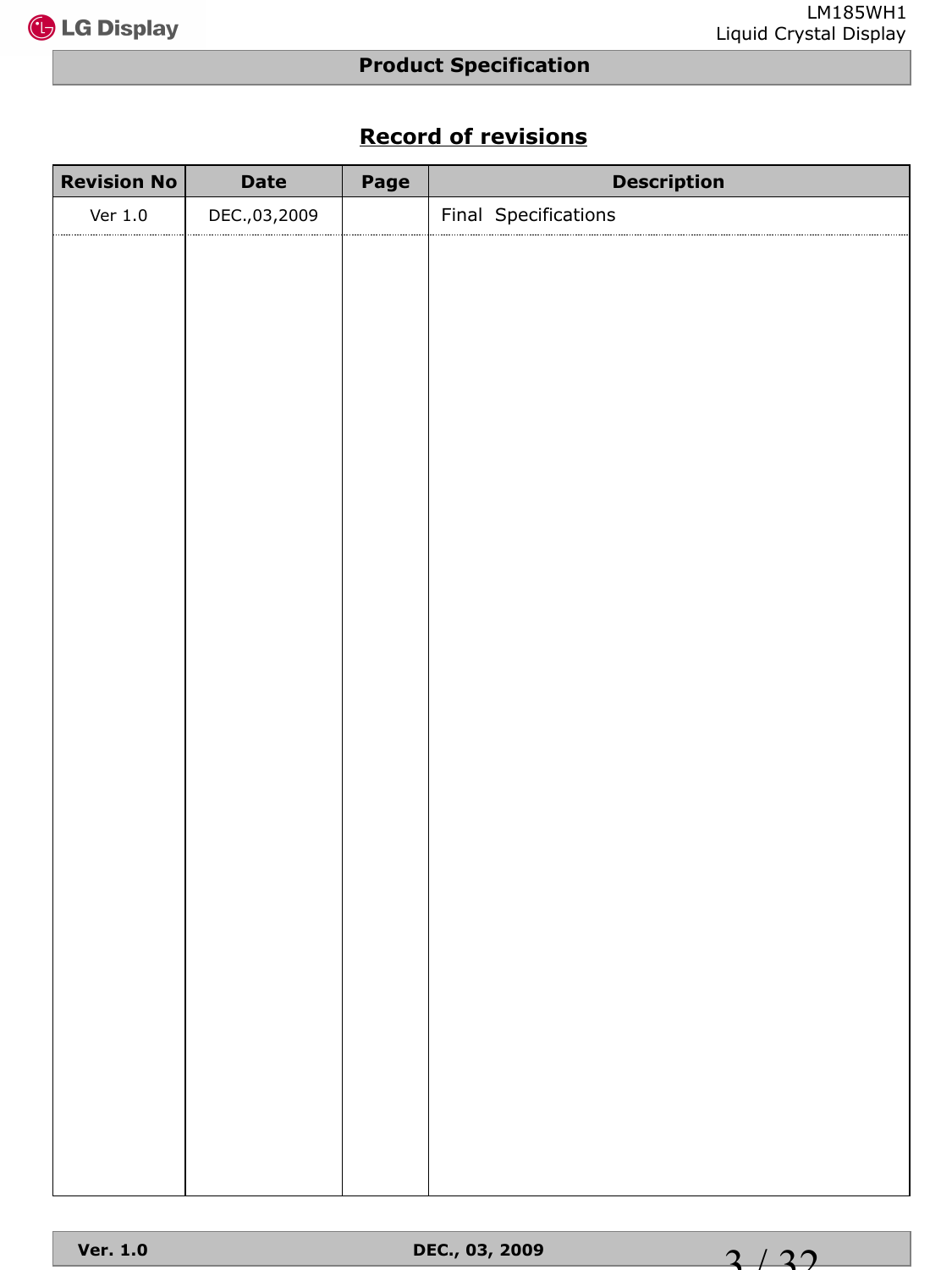### **1. General description**

LM185WH1-TLF1 is a Color Active Matrix Liquid Crystal Display with an integral Cold Cathode Fluorescent Lamp(CCFL) backlight system. The matrix employs a-Si Thin Film Transistor as the active element. It is a transmissive type display operating in the normally white mode. It has a 18.5 inch diagonally measured active display area with HD resolution (768 vertical by 1366 horizontal pixel array) Each pixel is divided into Red, Green and Blue sub-pixels or dots which are arranged in vertical stripes. Gray scale or the brightness of the sub-pixel color is determined with a 8-bit gray scale signal for each dot, thus, presenting a palette of more than 16,7M colors with Advanced-FRC(Frame Rate Control). It has been designed to apply the interface method that enables low power, high speed, low EMI. FPD Link or compatible must be used as a LVDS(Low Voltage Differential Signaling) chip. It is intended to support applications where thin thickness, wide viewing angle, low power are critical factors and graphic displays are important. In combination with the vertical arrangement of the sub-pixels, the LM185WH1-TLF1 characteristics provide an excellent flat panel display for office automation products such as monitors.



#### **General features**

| Active screen size       | 18.51 inches (470.1mm) diagonal                                                 |  |  |  |  |
|--------------------------|---------------------------------------------------------------------------------|--|--|--|--|
| <b>Outline Dimension</b> | 430.4(H) x 254.6(V) x 13.0(D) mm(Typ.)                                          |  |  |  |  |
| Pixel Pitch              | $0.10*RGB(H)$ mm x $0.30(V)$ mm                                                 |  |  |  |  |
| Pixel Format             | 1366 horizontal By 768 vertical Pixels. RGB stripe arrangement                  |  |  |  |  |
| Interface                | LVDS 1Port                                                                      |  |  |  |  |
| Color depth              | 16.7M colors                                                                    |  |  |  |  |
| Luminance, white         | 250 cd/m <sup>2</sup> ( Center 1Point, typ)                                     |  |  |  |  |
| Viewing Angle (CR>10)    | R/L 170(Typ.), U/D 160(Typ.)                                                    |  |  |  |  |
| Power Consumption        | Total 13.66W(Typ.), (3.60 W@V <sub>ICD</sub> , 10.06W@I <sub>BI</sub> = 7.5 mA) |  |  |  |  |
| Weight                   | 1370 g (Typ.)                                                                   |  |  |  |  |
| Display operating mode   | Transmissive mode, Normally White                                               |  |  |  |  |
| Surface treatments       | Hard coating (3H), Anti-glare treatment of the front polarizer                  |  |  |  |  |

**Ver. 1.0 DEC., 03, 2009**

 $1/32$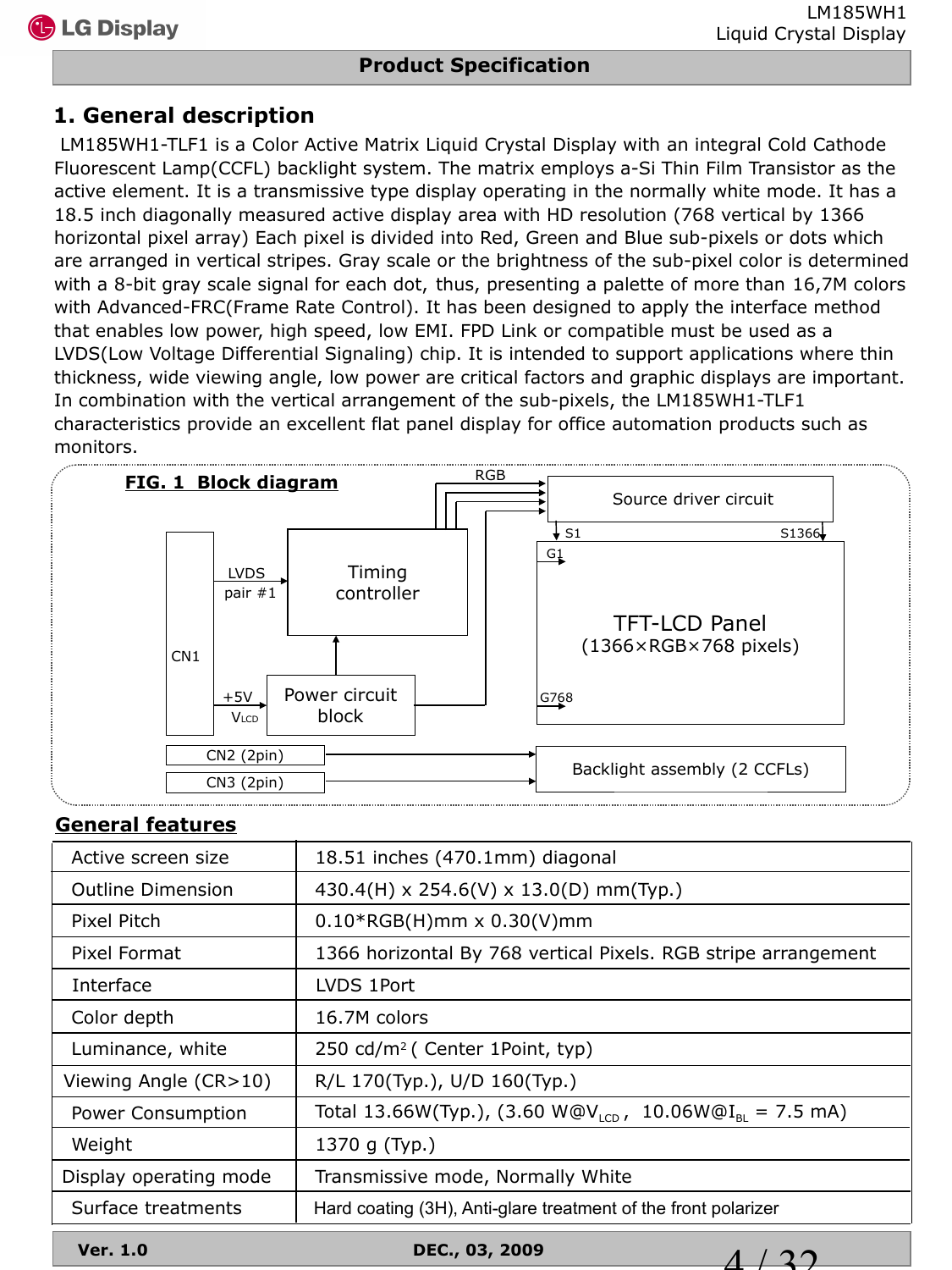### **2. Absolute maximum ratings**

The following are maximum values which, if exceeded, may cause faulty operation or damage to the unit.

#### **Table 1. Absolute maximum ratings**

|                            | <b>Values</b>      |            |        |       |                   |
|----------------------------|--------------------|------------|--------|-------|-------------------|
| Parameter                  | Symbol             | Min<br>Max |        | Units | <b>Notes</b>      |
| Power Supply Input Voltage | $V_{LCD}$          | $-0.3$     | $+6.0$ | Vdc   | At $25^{\circ}$ C |
| Storage Temperature        | ${\sf T}_{\sf ST}$ | $-20$      | 60     | °C    |                   |
| <b>Storage Humidity</b>    | $H_{ST}$           | 10         | 90     | %RH   |                   |

Note : 1. Temperature and relative humidity range are shown in the figure below. Wet bulb temperature should be 39 °C Max, and no condensation of water.

#### **FIG. 2 Temperature and relative humidity**



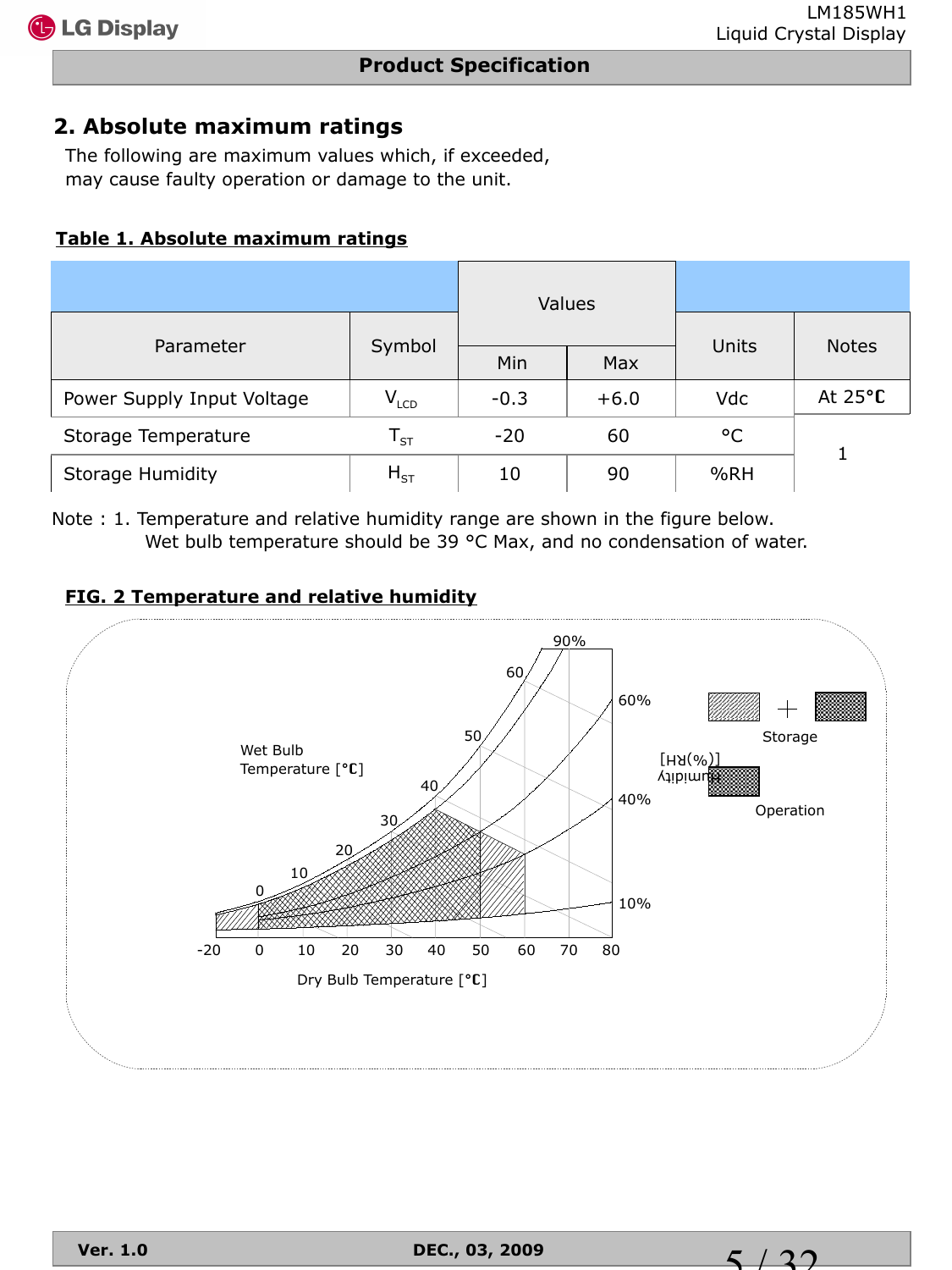## **3. Electrical specifications**

## **3-1. Electrical characteristics**

It requires two power inputs. One is employed to power the LCD electronics and to drive the TFT array and liquid crystal. The second input power for the CCFL/Backlight, is typically generated by an inverter. The inverter is an external unit to the LCDs.

#### **Table 2. Electrical characteristics**

|                                     |                                 |     | Values                   |      |            |               |  |
|-------------------------------------|---------------------------------|-----|--------------------------|------|------------|---------------|--|
| Parameter                           | Symbol                          | Min | Typ                      | Max  | Unit       | <b>Notes</b>  |  |
| MODULE:                             |                                 |     |                          |      |            |               |  |
| Power Supply Input Voltage          | $V_{LCD}$                       | 4.5 | 5.0                      | 5.5  | <b>Vdc</b> |               |  |
| Permissive Power Input Ripple       | $V_{LCD}$                       |     | $\overline{\phantom{0}}$ | 0.3  | V          | 3             |  |
|                                     | $\rm I_{\rm LCD\text{-}MOSAIC}$ |     | 720                      | 940  | mA         |               |  |
| Power Supply Input Current          | L <sub>LCD-BLACK</sub>          |     | 900                      | 1170 | mA         | $\mathcal{P}$ |  |
| Power Consumption                   | $P_{LCD}$                       |     | 3.60                     | 4.70 | Watt       |               |  |
| Inrush current<br>. م <del>ار</del> | <b>L</b> RUSH                   |     |                          | 3.0  | A          | 4             |  |

Note:

 1. The specified current and power consumption are under the VLCD=5.0V,  $25 \pm 2$ °C, $f_v$ =60Hz condition

whereas mosaic pattern( $8 \times 6$ ) is displayed and  $f_v$  is the frame frequency.

- 2. The current is specified at the maximum current pattern.
- 3. Permissive power ripple should be measured under VCC=5.0V, 25 $\textdegree$ C,  $f_v$  (frame frequency)=75Hz condition and At that time, we recommend the bandwidth configuration of oscilloscope is to be under 20MHz.
- 4. The duration of rush current is about 5ms and rising time of power Input is 500us  $\pm$  20%.

#### **FIG.3 pattern for Electrical characteristics**



**Ver. 1.0 DEC., 03, 2009**

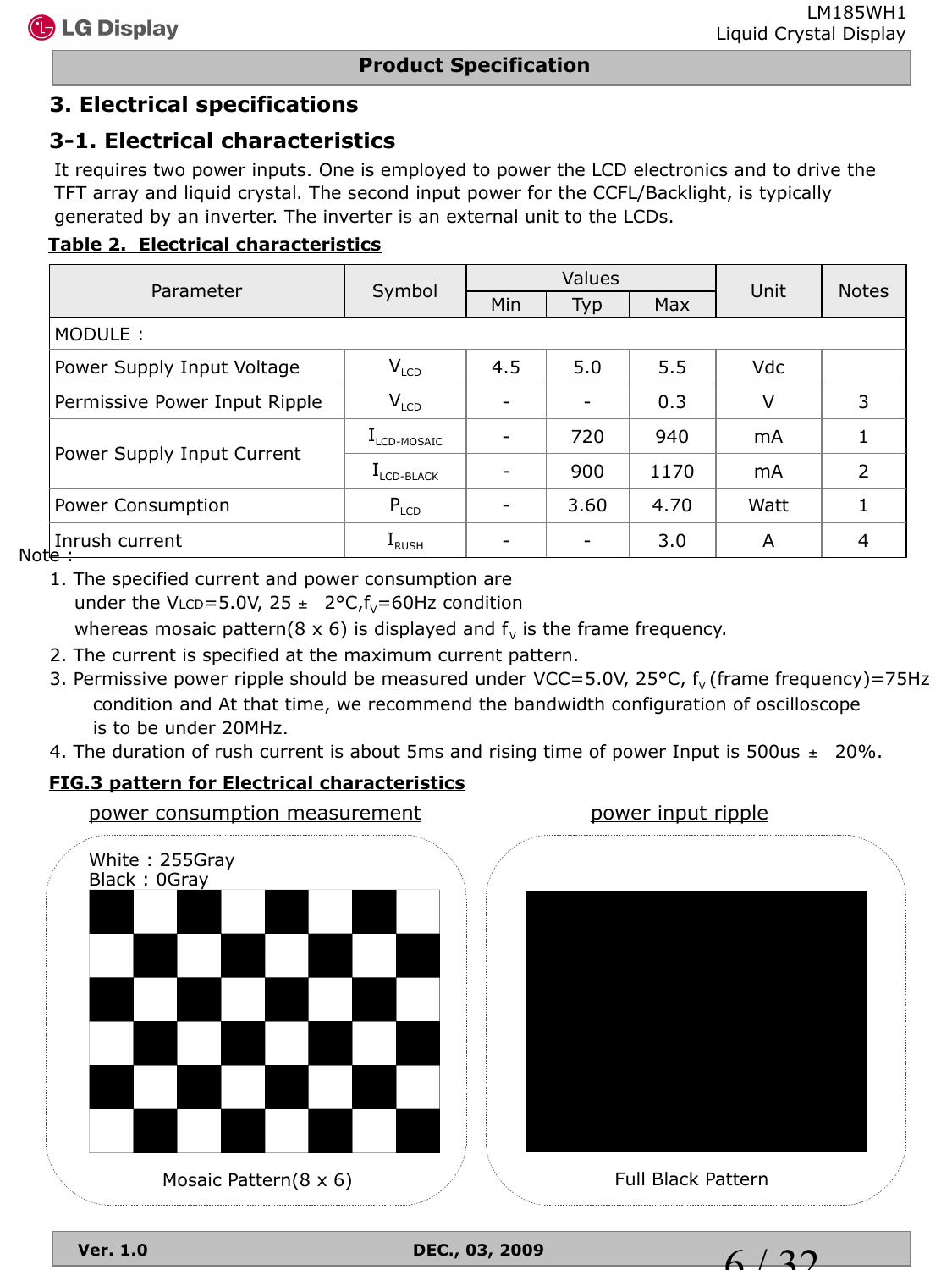$7/32$ 

#### **Product Specification**

#### **Table 3. Electrical characteristics**

| Parameter                           |                                                | Values<br>Symbol |         |         | Unit             | <b>Notes</b>   |  |
|-------------------------------------|------------------------------------------------|------------------|---------|---------|------------------|----------------|--|
|                                     |                                                | Min              | Typ     | Max     |                  |                |  |
| LAMP:                               |                                                |                  |         |         |                  |                |  |
| <b>Operating Voltage</b>            | $\mathsf{V}_{\scriptscriptstyle{\mathsf{BL}}}$ | 655              | 670     | 810     | $V_{RMS}$        | 1, 2           |  |
|                                     |                                                | (8.0mA)          | (7.5mA) | (2.5mA) |                  |                |  |
| <b>Operating Current</b>            | $I_{BL}$                                       | 2.5              | 7.5     | 8.0     | $mA_{RMS}$       | 1              |  |
| <b>Established Starting Voltage</b> | Vs                                             |                  |         |         |                  | 1, 3           |  |
| at $25 °C$                          |                                                |                  |         | 1100    | $V_{RMS}$        |                |  |
| 0 °C<br>at                          |                                                |                  |         | 1400    | V <sub>RMS</sub> |                |  |
| <b>Operating Frequency</b>          | $f_{BL}$                                       | 40               | 60      | 70      | kHz              | $\overline{4}$ |  |
| Discharge Stabilization Time        | $T_S$                                          |                  | ۰       | 3       | Min              | 1, 5           |  |
| Power Consumption                   | $P_{BL}$                                       |                  | 10.06   | 11.07   | Watt             | 6              |  |
| Life Time                           |                                                | 50,000           |         |         | <b>Hrs</b>       | 1, 7           |  |

Note :

The design of the inverter must have specifications for the lamp in LCD Assembly**.**

 The performance of the Lamp in LCM, for example life time or brightness, is extremely influenced by the characteristics of the DC-AC inverter. So all the parameters of an inverter should be carefully designed so as not to produce too much leakage current from high-voltage output of the inverter. When you design or order the inverter, please make sure unwanted lighting caused by the mismatch of the lamp and the inverter (no lighting, flicker, etc) never occurs. When you confirm it, the LCD–Assembly should be operated in the same condition as installed in you instrument.

- ※ Do not attach a conducting tape to lamp connecting wire. If the lamp wire attach to a conducting tape, TFT-LCD Module has a low luminance and the inverter has abnormal action. Because leakage current is occurred between lamp wire and conducting tape.
	- 1. Specified values are for a single lamp.
	- 2. Operating voltage is measured at  $25 \pm 2$ °C. The variance of the voltage is  $\pm 10\%$ .
	- 3. The voltage above  $V_s$  should be applied to the lamps for more than 1 second for start-up. (Inverter open voltage must be more than lamp starting voltage.)

Otherwise, the lamps may not be turned on. The used lamp current is the lamp typical current.

- 4. Lamp frequency may produce interface with horizontal synchronous frequency and as a result this may cause beat on the display. Therefore lamp frequency shall be as away possible from the horizontal synchronous frequency and from its harmonics in order to prevent interference.
- 5. Let's define the brightness of the lamp after being lighted for 5 minutes as 100%.  $T<sub>S</sub>$  is the time required for the brightness of the center of the lamp to be not less than 95%.
- 6. The lamp power consumption shown above does not include loss of external inverter. The used lamp current is the lamp typical current. ( $P_{BL} = V_{BL} \times I_{BL} \times N_{Lamp}$ )
- 7. The life is determined as the time at which brightness of the lamp is 50% compared to that of initial value at the typical lamp current on condition of continuous operating at  $25 \pm 2$  °C.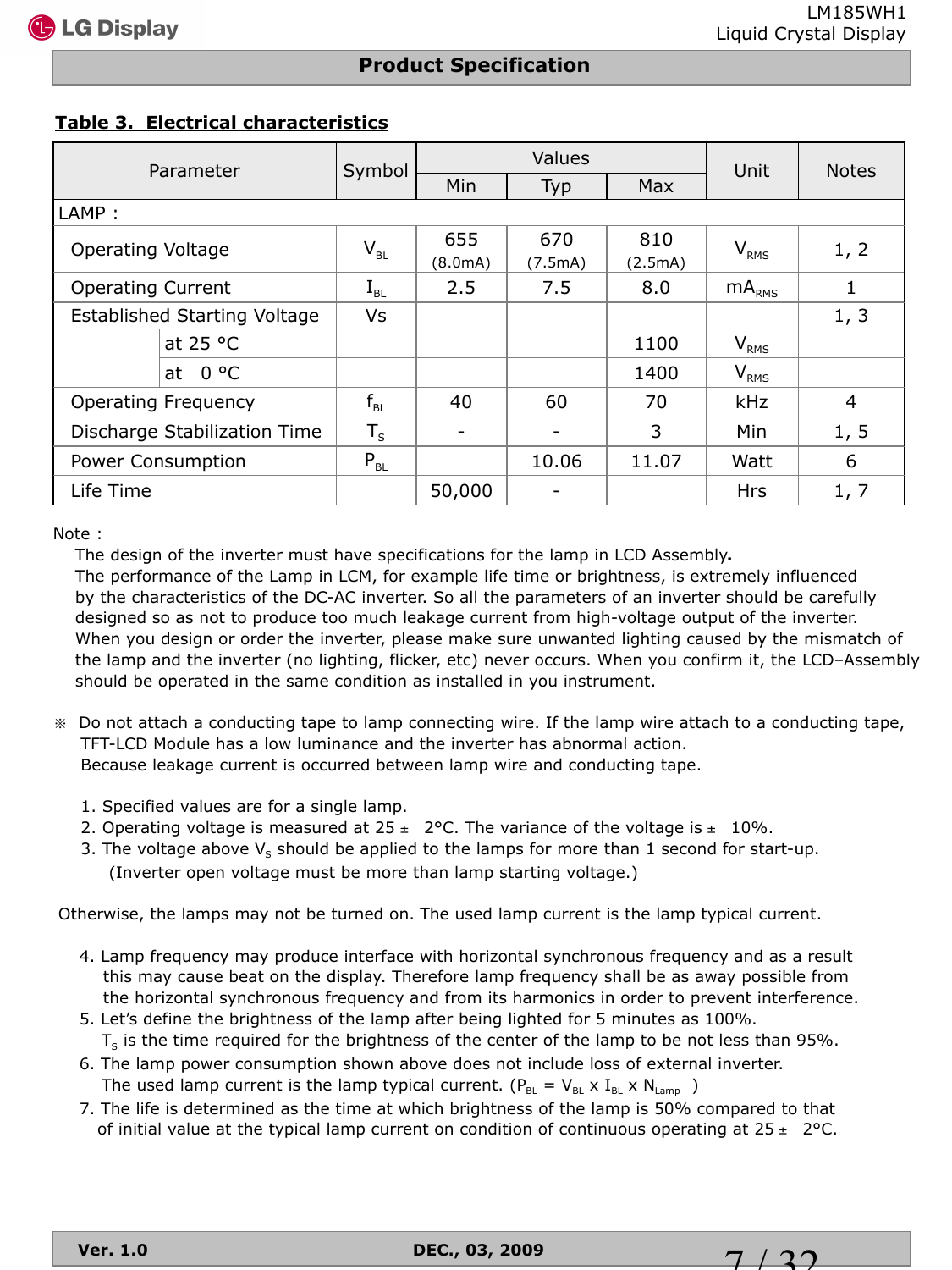#### Note :

- 8. The output of the inverter must have symmetrical(negative and positive) voltage waveform and symmetrical current waveform (Unsymmetrical ratio is less than 10%). Please do not use the inverter which has unsymmetrical voltage and unsymmetrical current and spike wave. Requirements for a system inverter design, which is intended to have a better display performance, a better power efficiency and a more reliable lamp, are following.It shall help increase the lamp lifetime and reduce leakage current.
	- a. The asymmetry rate of the inverter waveform should be less than 10%.
	- b. The distortion rate of the waveform should be within  $\sqrt{2} \pm 10\%$ .
	- \* Inverter output waveform had better be more similar to ideal sine wave.



| * Asymmetry rate:                                                      |
|------------------------------------------------------------------------|
| $\begin{bmatrix} I_{p} - I_{p} \end{bmatrix}$ / $I_{rms} \times 100\%$ |
| * Distortion rate                                                      |
| I <sub>p</sub> (or I <sub>-p</sub> ) / I <sub>rms</sub>                |

- 9. The inverter which is combined with this LCM, is highly recommended to connect coupling(ballast) condenser at the high voltage output side. When you use the inverter which has not coupling(ballast) condenser, it may cause abnormal lamp lighting because of biased mercury as time goes.
- 10.In case of edgy type back light with over 2 parallel lamps, input current and voltage wave form should be synchronized

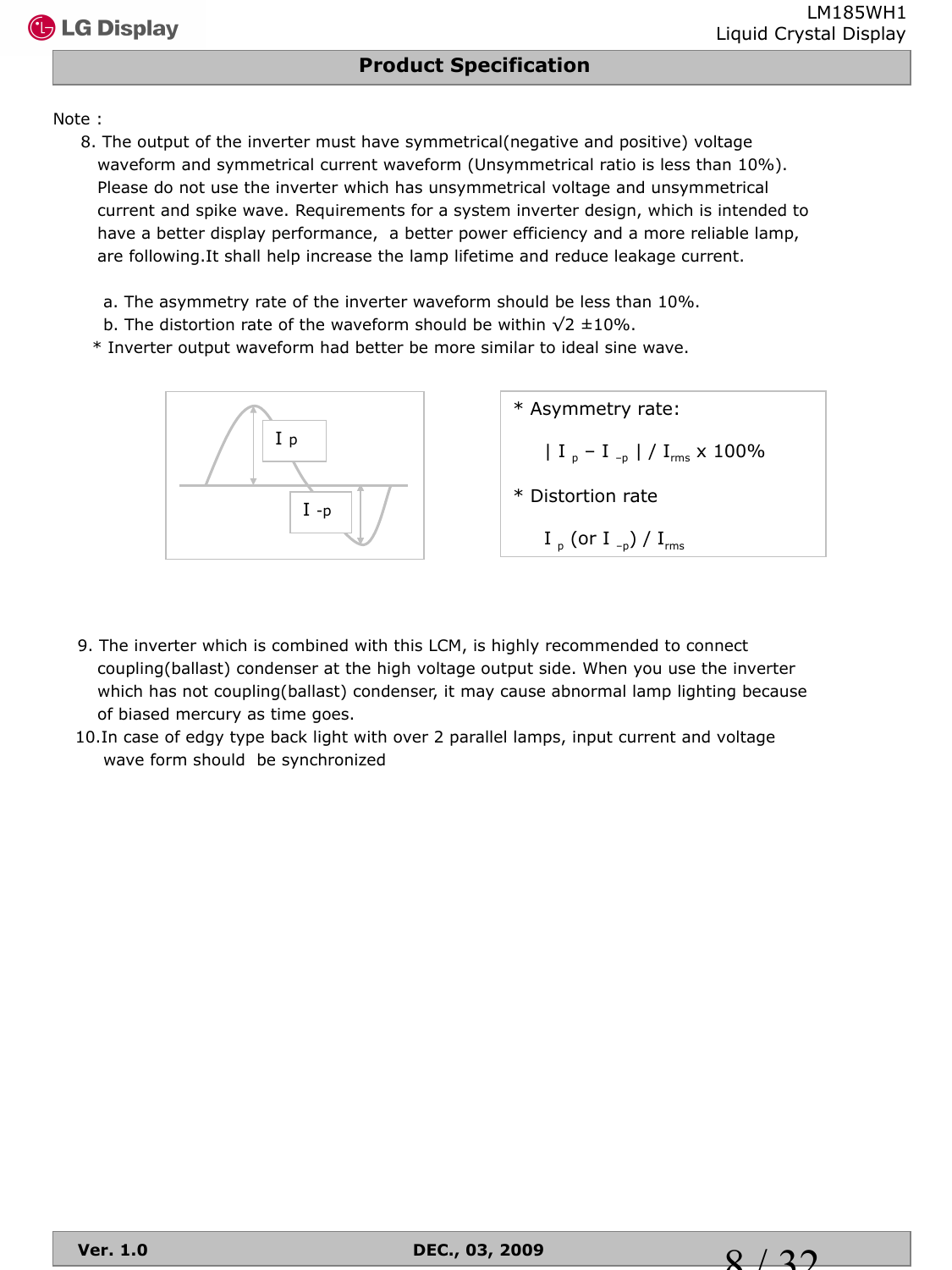## **3-2. Interface connections**

LCD connector(CN1) : GT103-30S-H23-D (LGM), IS100-L30B-C23 (UJU) Mating connector : FI-X30H and FI-X30HL (JAE) or Equivalent

| Pin No         | Symbol        | Description                                |
|----------------|---------------|--------------------------------------------|
| $\mathbf{1}$   | <b>NC</b>     | No Connection (For LCD internal use only.) |
| $\overline{2}$ | PWM_OUT       | Reference signal for inverter control      |
| 3              | <b>NC</b>     | No Connection (For LCD internal use only.) |
| $\overline{4}$ | <b>GND</b>    | Ground                                     |
| 5              | $RX0-$        | Minus signal of channel 0 (LVDS)           |
| 6              | $RX0+$        | Plus signal of channel 0 (LVDS)            |
| $\overline{7}$ | <b>GND</b>    | Ground                                     |
| 8              | $RX1 -$       | Minus signal of channel 1 (LVDS)           |
| 9              | $RX1+$        | Plus signal of channel 1 (LVDS)            |
| 10             | <b>GND</b>    | Ground                                     |
| 11             | $RX2-$        | Minus signal of channel 2 (LVDS)           |
| 12             | $RX2+$        | Plus signal of channel 2 (LVDS)            |
| 13             | <b>GND</b>    | Ground                                     |
| 14             | <b>RXCLK-</b> | Minus signal of clock channel (LVDS)       |
| 15             | RXCLK+        | Plus signal of clock channel (LVDS)        |
| 16             | <b>GND</b>    | Ground                                     |
| 17             | RX3-          | Minus signal of channel 3 (LVDS)           |
| 18             | $RX3+$        | Plus signal of channel 3 (LVDS)            |
| 19             | <b>GND</b>    | Ground                                     |
| 20             | <b>NC</b>     | No Connection (For LCD internal use only.) |
| 21             | <b>NC</b>     | No Connection (For LCD internal use only.) |
| 22             | <b>NC</b>     | No Connection (For LCD internal use only.) |
| 23             | <b>GND</b>    | Ground                                     |
| 24             | <b>GND</b>    | Ground                                     |
| 25             | <b>GND</b>    | Ground                                     |
| 26             | <b>VLCD</b>   | Power Supply (5.0V)                        |
| 27             | <b>VLCD</b>   | Power Supply (5.0V)                        |
| 28             | <b>VLCD</b>   | Power Supply (5.0V)                        |
| 29             | <b>VLCD</b>   | Power Supply (5.0V)                        |
| 30             | <b>VLCD</b>   | Power Supply (5.0V)                        |

 **Table 4. Module connector(CN1) pin configuration**

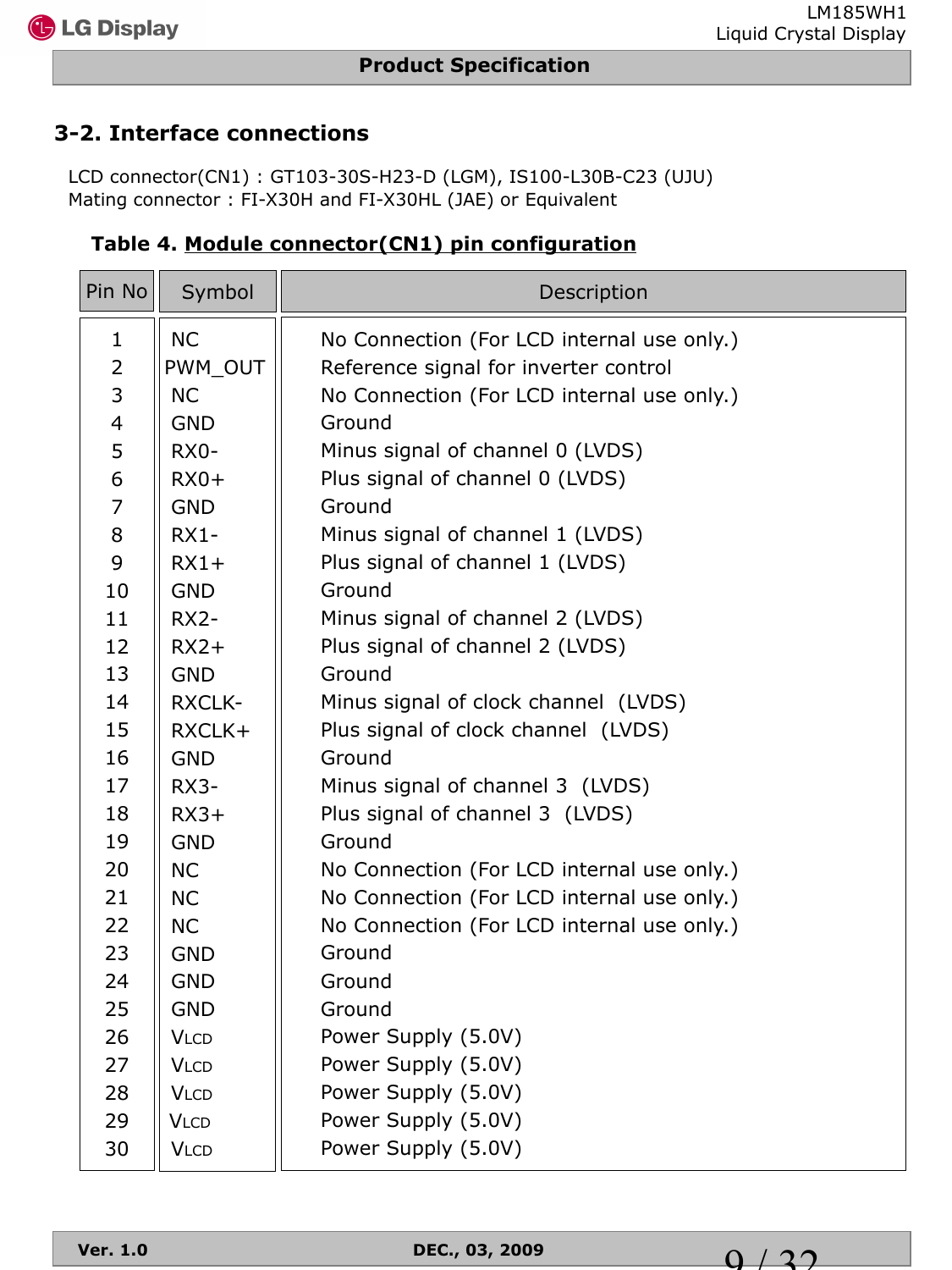## **FIG. 4 Connector diagram**



#### Note:

- 1. NC: No Connection.
- 2. All GND(ground) pins should be connected together and to Vss which should also be connected to the LCD's metal frame.
- 3. All  $V_{\text{LCD}}$  (power input) pins should be connected together.
- 4. Input Level of LVDS signal is based on the IEA 664 Standard.
- 5. PWM\_OUT is a reference signal for inverter control. This PWM signal is synchronized with vertical frequency. Its frequency is 3 times of vertical frequency, and its duty ratio is 50%. If the system don't use this pin, do not connect.

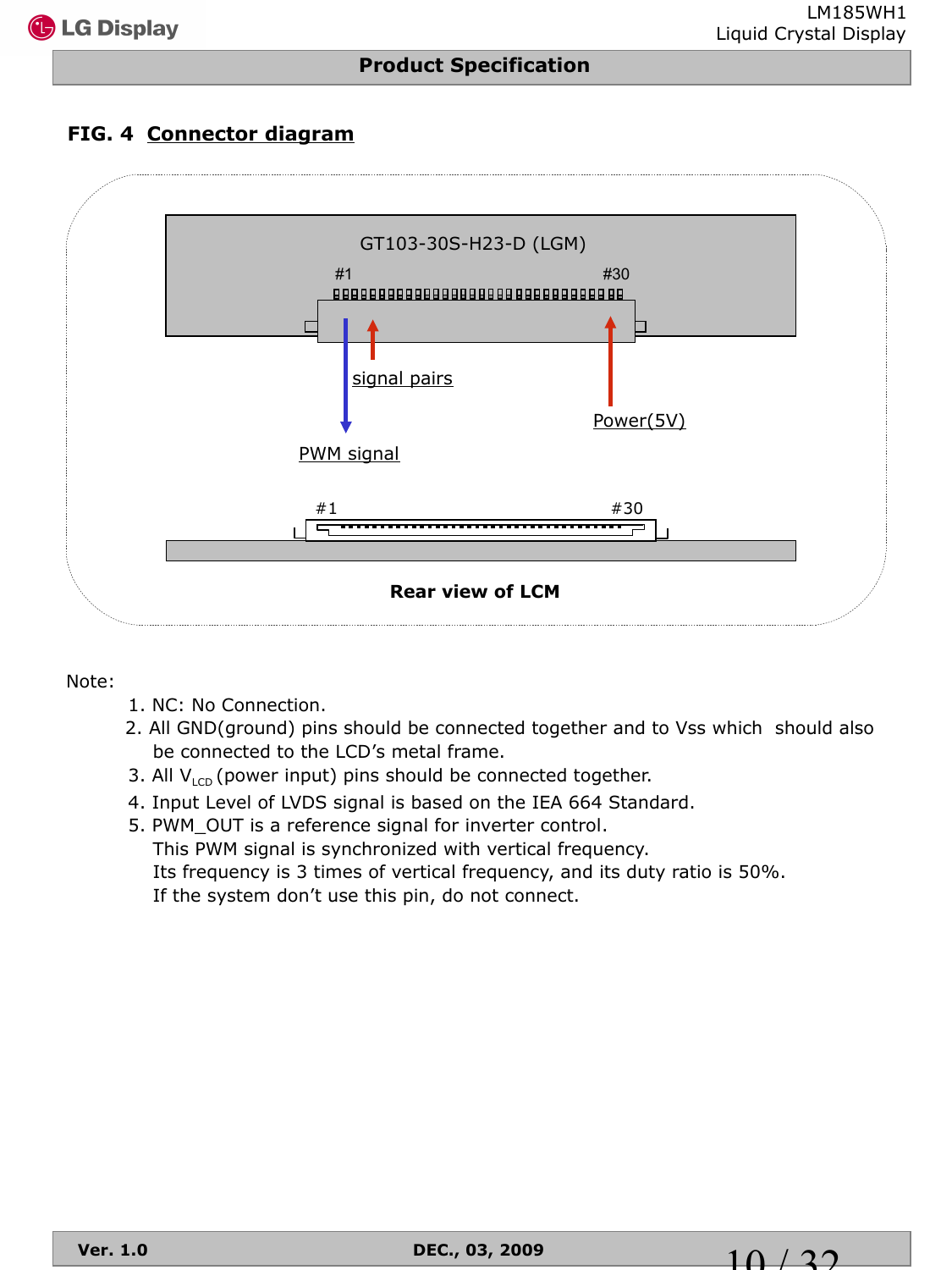The backlight interface connector is a model 35001HS-02LD manufactured by YEONHO. The mating connector part number are 35001WR-02L(2pin) or equivalent. The pin configuration for the connector is shown in the table below.

#### **Table 5. Backlight connector pin configuration(CN2,CN3)**

| Pin | Symbol | Description           | <b>Notes</b> |
|-----|--------|-----------------------|--------------|
|     | HV     | High Voltage for Lamp |              |
|     |        | Low Voltage for Lamp  |              |

Notes: 1. The high voltage power terminal is colored gray.

2. The low voltage pin color is black.

#### **FIG. 5 Backlight connector diagram**

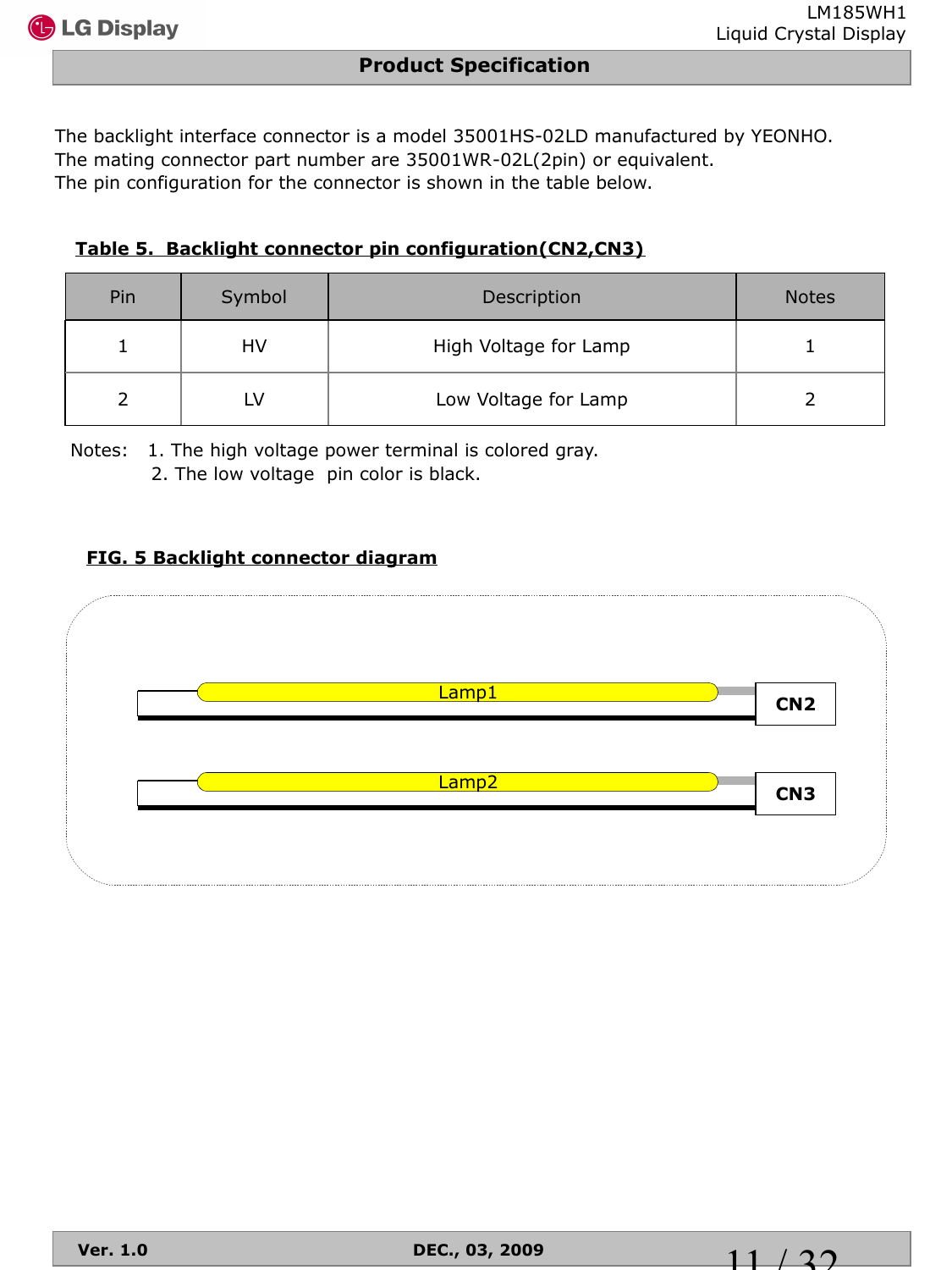## **3-3. LVDS characteristics**

#### 3-3-1. DC Specification



| Description               | Symbol                     | Min | Max | Unit | <b>Notes</b> |
|---------------------------|----------------------------|-----|-----|------|--------------|
| LVDS Differential Voltage | $V_{ID}$                   | 200 | 600 | mV   |              |
| LVDS Common mode Voltage  | $\mathsf{V}_{\mathsf{CM}}$ | 0.6 | 1.8 |      |              |
| LVDS Input Voltage Range  | $V_{IN}$                   | 0.3 | 2.1 |      | -            |

## 3-3-2. AC Specification



| Description                                               | Symbol                      | Min    | Max    | Unit       | <b>Notes</b>              |
|-----------------------------------------------------------|-----------------------------|--------|--------|------------|---------------------------|
| LVDS Clock to Data Skew Margin                            | $t_{SKEW}$                  | $-400$ | $+400$ | ps         | 90MHz > Fclk $\geq$ 65MHz |
|                                                           | $t_{SKEW}$                  | $-600$ | $+600$ | DS         | $65MHz > Fclk \ge 25MHz$  |
| Maximum deviation<br>of input clock frequency during SSC  | $F_{DEV}$                   |        | ± 3    | $\%$       |                           |
| Maximum modulation frequency<br>of input clock during SSC | $\mathsf{F}_{\mathsf{MOD}}$ | -      | 200    | <b>KHz</b> |                           |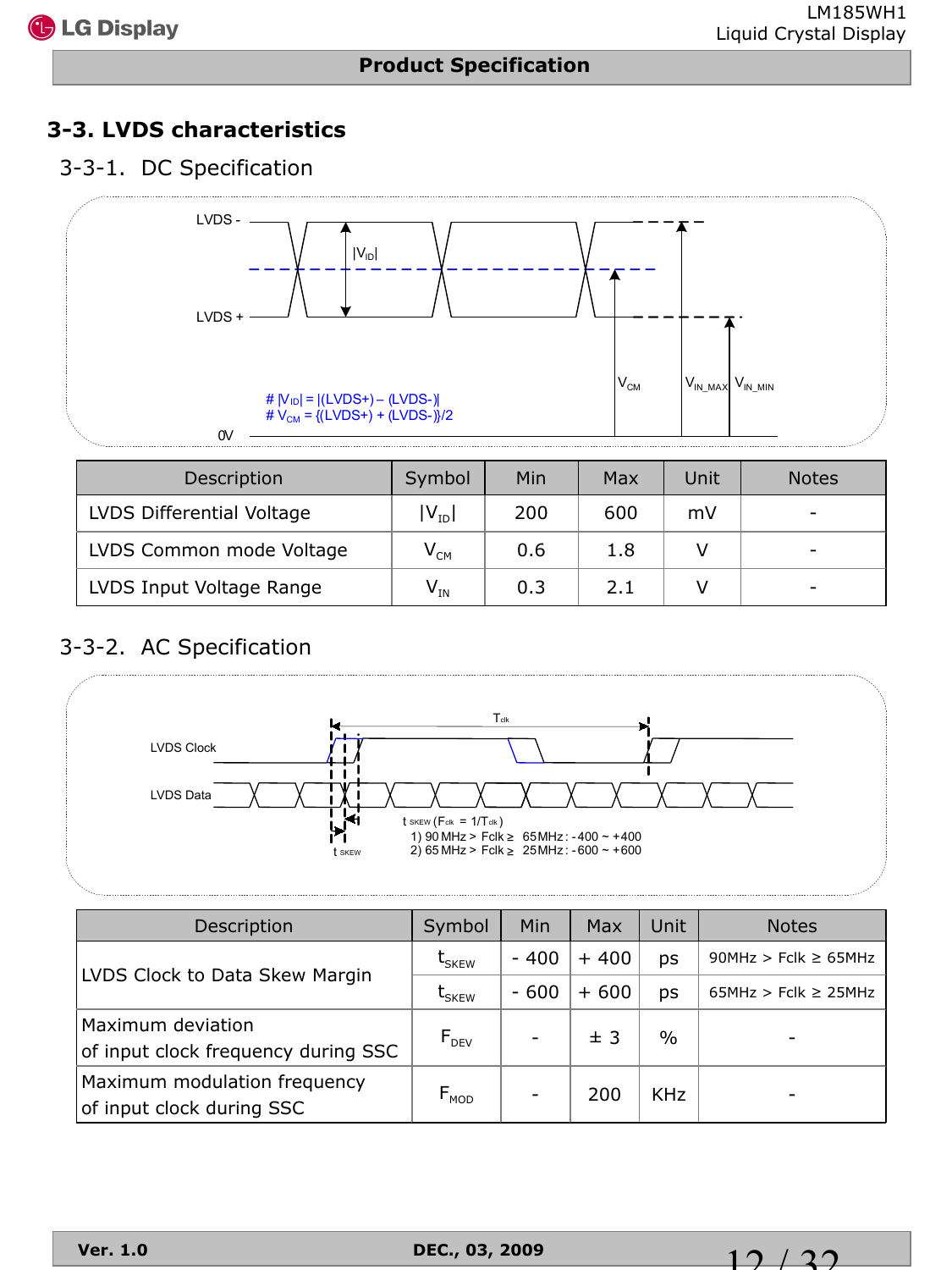



## 3-3-3. LVDS Data format



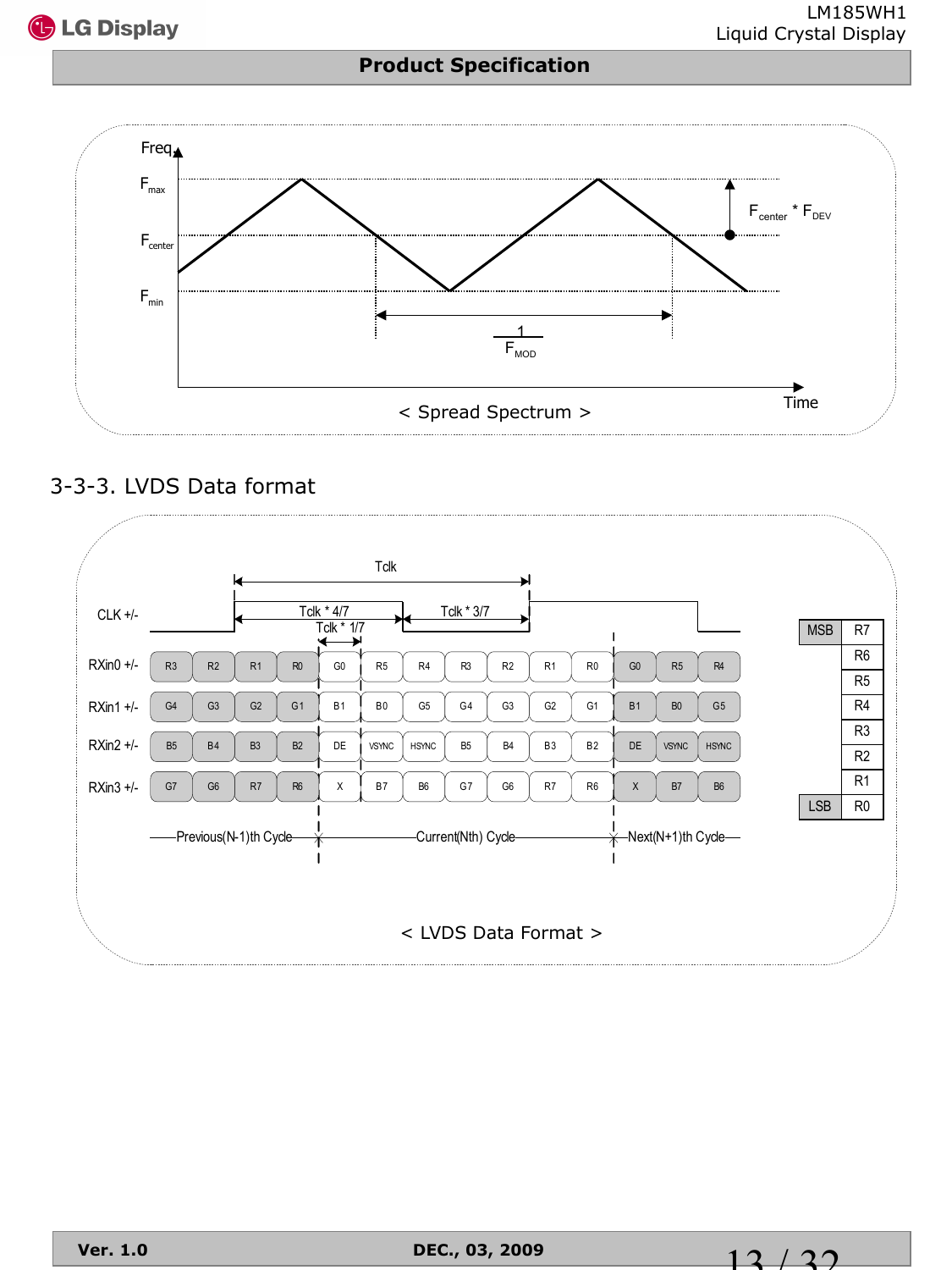#### **Table 6. Required signal assignment for Flat Link(NS:DS90CF383) transmitter**

| Pin #          | <b>Pin Name</b> | <b>Require Signal</b>      | Pin $#$ | <b>Pin Name</b> | <b>Require Signal</b>                    |
|----------------|-----------------|----------------------------|---------|-----------------|------------------------------------------|
| $\mathbf{1}$   | <b>VCC</b>      | Power Supply for TTL Input | 29      | <b>GND</b>      | Ground pin for TTL                       |
| $\overline{2}$ | D <sub>5</sub>  | TTL Input (R7)             | 30      | D <sub>26</sub> | TTL Input (DE)                           |
| $\mathsf{3}$   | D <sub>6</sub>  | TTL Input (R5)             | 31      | $Tx$ CLKIN      | TTL Level clock Input                    |
| 4              | D7              | TTL Input (G0)             | 32      | PWR DWN         | Power Down Input                         |
| 5              | <b>GND</b>      | Ground pin for TTL         | 33      | PLL GND         | Ground pin for PLL                       |
| 6              | D <sub>8</sub>  | TTL Input (G1)             | 34      | PLL VCC         | Power Supply for PLL                     |
| $\overline{7}$ | D <sub>9</sub>  | TTL Input (G2)             | 35      | PLL GND         | Ground pin for PLL                       |
| 8              | D10             | TTL Input (G6)             | 36      | LVDS GND        | Ground pin for LVDS                      |
| 9              | <b>VCC</b>      | Power Supply for TTL Input | 37      | TxOUT3 +        | Positive LVDS differential data output 3 |
| 10             | D11             | TTL Input (G7)             | 38      | TxOUT3 -        | Negative LVDS differential data output 3 |
| 11             | D12             | TTL Input (G3)             | 39      | $T_x$ CLKOUT +  | Positive LVDS differential clock output  |
| 12             | D13             | TTL Input (G4)             | 40      | $T_x$ CLKOUT -  | Negative LVDS differential clock output  |
| 13             | <b>GND</b>      | Ground pin for TTL         | 41      | $T_x$ OUT2 +    | Positive LVDS differential data output 2 |
| 14             | D14             | TTL Input (G5)             | 42      | $T_x$ OUT2 -    | Negative LVDS differential data output 2 |
| 15             | D <sub>15</sub> | TTL Input (B0)             | 43      | LVDS GND        | Ground pin for LVDS                      |
| 16             | D16             | TTL Input (B6)             | 44      | LVDS VCC        | Power Supply for LVDS                    |
| 17             | <b>VCC</b>      | Power Supply for TTL Input | 45      | $T_x$ OUT1 +    | Positive LVDS differential data output 1 |
| 18             | D17             | TTL Input (B7)             | 46      | $T_x$ OUT1 -    | Negative LVDS differential data output 1 |
| 19             | D18             | TTL Input (B1)             | 47      | $T_x$ OUT0 +    | Positive LVDS differential data output 0 |
| 20             | D19             | TTL Input (B2)             | 48      | $T_x$ OUT0 -    | Negative LVDS differential data output 0 |
| 21             | <b>GND</b>      | Ground pin for TTL Input   | 49      | LVDS GND        | Ground pin for LVDS                      |
| 22             | D <sub>20</sub> | TTL Input (B3)             | 50      | D27             | TTL Input (R6)                           |
| 23             | D21             | TTL Input (B4)             | 51      | D <sub>0</sub>  | TTL Input (R0)                           |
| 24             | D <sub>22</sub> | TTL Input (B5)             | 52      | D1              | TTL Input (R1)                           |
| 25             | D23             | TTL Input (RSVD)           | 53      | GND             | Ground pin for TTL                       |
| 26             | VCC             | Power Supply for TTL Input | 54      | D <sub>2</sub>  | TTL Input (R2)                           |
| 27             | D24             | TTL Input (HSYNC)          | 55      | D <sub>3</sub>  | TTL Input (R3)                           |
| 28             | D <sub>25</sub> | TTL Input (VSYNC)          | 56      | D <sub>4</sub>  | TTL Input (R4)                           |

Notes : Refer to LVDS Transmitter Data Sheet for detail descriptions.

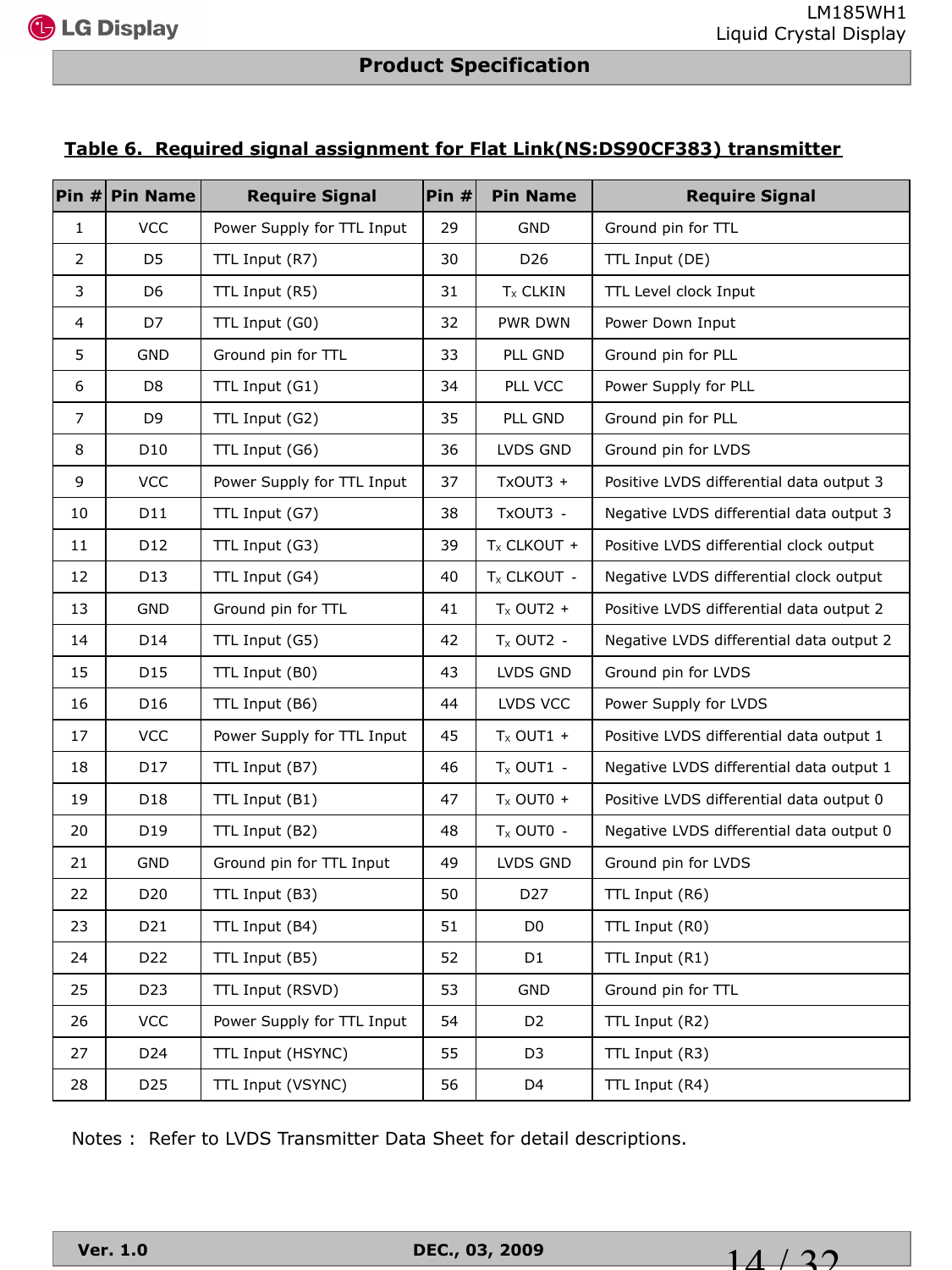## **3-4. Signal timing specifications**

This is the signal timing required at the input of the User connector. All of the interface signal timing should be satisfied with the following specifications for it's proper operation.

## **Table 7. Timing table**

|               | Parameter              | Symbol                         | Min.           | Typ.                     | Max.                     | Unit       | <b>Notes</b>  |  |
|---------------|------------------------|--------------------------------|----------------|--------------------------|--------------------------|------------|---------------|--|
|               | Period                 | $t_{CLK}$                      | 11.1           | 13.0                     | 16.2                     | ns         |               |  |
| $D_{CLK}$     | Frequency              | $f_{CLK}$                      | 61.6           | 77.0                     | 90.0                     | <b>MHz</b> |               |  |
|               | Horizontal Valid       | $t_{HV}$                       | 1366           | 1366                     | 1366                     |            |               |  |
| Horizontal    | H Period Total         | $t_{HP}$                       | 1430           | 1608                     | 2044                     | $t_{CLK}$  |               |  |
|               | Hsync Frequency        | $f_H$                          | 38.3           | 47.9                     | 62.0                     | kHz        |               |  |
|               | Vertical Valid         | $t_{vv}$                       | 768            | 768                      | 768                      |            |               |  |
| Vertical      | V Period Total         | $t_{VP}$                       | 776            | 798                      | 1108                     | $t_{HP}$   |               |  |
|               | <b>Vsync Frequency</b> | $f_v$                          | 48             | 60                       | 76                       | Hz         |               |  |
| DE            | DE Setup Time          | $t_{\rm SI}$                   | 4              | $\overline{\phantom{a}}$ |                          |            |               |  |
| (Data Enable) | DE Hold Time           | $t_{\scriptscriptstyle\rm HI}$ | 4              | -                        | $\overline{\phantom{0}}$ | ns         | For $D_{CLK}$ |  |
| Data          | Data Setup Time        | $t_{SD}$                       | $\overline{4}$ | $\overline{\phantom{a}}$ |                          |            |               |  |
|               | Data Hold Time         | $t_{HD}$                       | 4              |                          | -                        | ns         | For $D_{CLK}$ |  |

Note:

 1. LM185WH1-TLF1 is DE Only mode operation. The input of Hsync & Vsync signal does not have an effect on LCD normal operation.

 2. The performance of the electro-optical characteristics may be influenced by variance of the vertical refresh rates.

3. Horizontal period should be even.

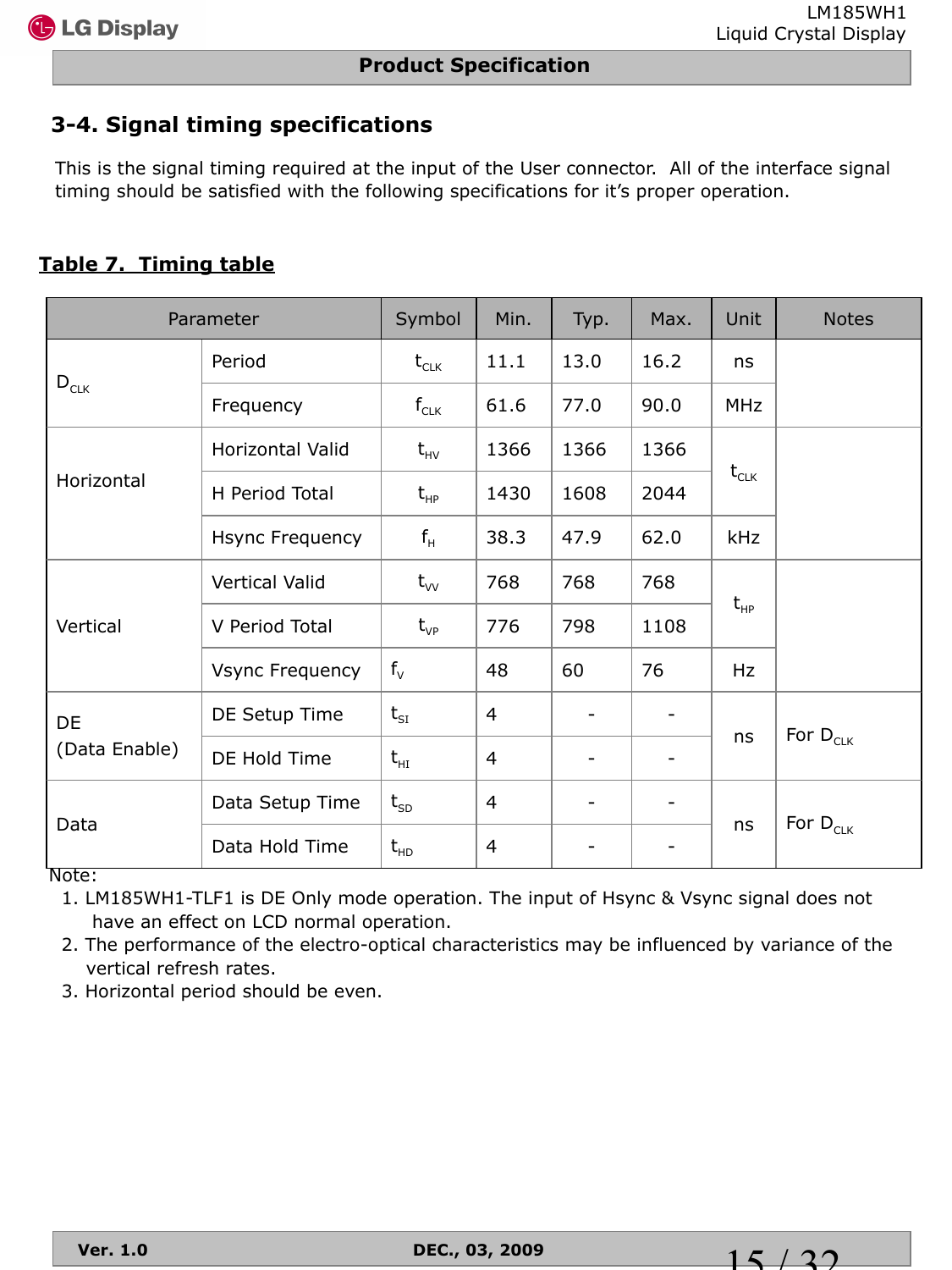## **3-5. Signal timing waveforms**



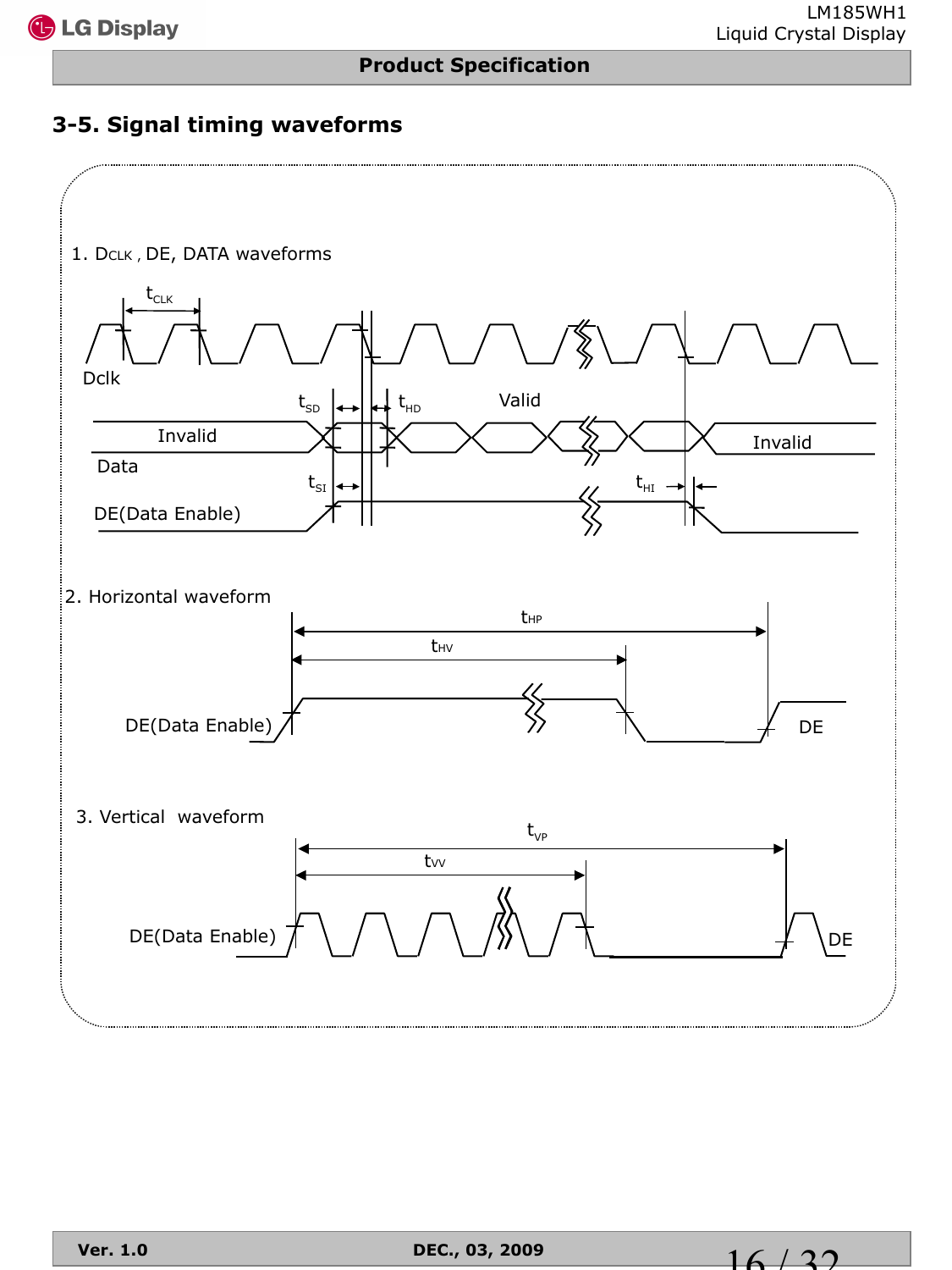$17/32$ 

## **3-6. Color input data reference**

The brightness of each primary color (red,green and blue) is based on the 8bit gray scale data input for the color ; the higher the binary input, the brighter the color. The table below provides a reference for color versus data input.

#### **Table 8. Color data reference**

|                       |                                                                                              |                                                            |                                                                                          |                                                        |                                                                                                     |                                                                                       |                                                   |                                                                    |                                                                                       |                                                                                  |                                                        |                                                                                             | <b>Input Color Data</b>                           |                                                                                        |                                                                                    |                                                                          |                                                                              |                                                                                           |                                                        |                                                                    |                                                                                        |                                                                                              |                                                                                      |                                                                                     |                                                                                                                                                      |
|-----------------------|----------------------------------------------------------------------------------------------|------------------------------------------------------------|------------------------------------------------------------------------------------------|--------------------------------------------------------|-----------------------------------------------------------------------------------------------------|---------------------------------------------------------------------------------------|---------------------------------------------------|--------------------------------------------------------------------|---------------------------------------------------------------------------------------|----------------------------------------------------------------------------------|--------------------------------------------------------|---------------------------------------------------------------------------------------------|---------------------------------------------------|----------------------------------------------------------------------------------------|------------------------------------------------------------------------------------|--------------------------------------------------------------------------|------------------------------------------------------------------------------|-------------------------------------------------------------------------------------------|--------------------------------------------------------|--------------------------------------------------------------------|----------------------------------------------------------------------------------------|----------------------------------------------------------------------------------------------|--------------------------------------------------------------------------------------|-------------------------------------------------------------------------------------|------------------------------------------------------------------------------------------------------------------------------------------------------|
|                       | Color                                                                                        |                                                            |                                                                                          |                                                        | Red                                                                                                 |                                                                                       |                                                   |                                                                    |                                                                                       |                                                                                  |                                                        |                                                                                             | Green                                             |                                                                                        |                                                                                    |                                                                          |                                                                              |                                                                                           |                                                        |                                                                    | <b>Blue</b>                                                                            |                                                                                              |                                                                                      |                                                                                     |                                                                                                                                                      |
|                       |                                                                                              |                                                            | <b>MSB</b>                                                                               |                                                        |                                                                                                     |                                                                                       |                                                   | <b>LSB</b>                                                         |                                                                                       |                                                                                  | <b>MSB</b>                                             |                                                                                             |                                                   |                                                                                        |                                                                                    |                                                                          | <b>LSB</b>                                                                   |                                                                                           | <b>MSB</b>                                             |                                                                    |                                                                                        |                                                                                              |                                                                                      |                                                                                     | <b>LSB</b>                                                                                                                                           |
|                       |                                                                                              |                                                            | R7 R6 R5 R4 R3 R2 R1 R0 G7 G6 G5 G4 G3                                                   |                                                        |                                                                                                     |                                                                                       |                                                   |                                                                    |                                                                                       |                                                                                  |                                                        |                                                                                             |                                                   |                                                                                        |                                                                                    |                                                                          |                                                                              |                                                                                           |                                                        | G2G1G0B7B6B5                                                       |                                                                                        | B4B3B2                                                                                       |                                                                                      | B1                                                                                  | <b>BO</b>                                                                                                                                            |
| <b>Basic</b><br>Color | <b>Black</b><br>Red (255)<br>Green (255)<br>Blue (255)<br>Cyan<br>Magenta<br>Yellow<br>White | 0<br>1<br>0<br>0<br>0<br>1<br>$\mathbf{1}$<br>$\mathbf{1}$ | $\overline{0}$<br>1<br>0<br>0<br>0<br>1<br>$\mathbf{1}$<br>1                             | 0<br>1<br>0<br>0<br>0<br>1<br>$\mathbf{1}$<br>1        | 0<br>1<br>0<br>0<br>0<br>1<br>$\mathbf 1$<br>$\mathbf 1$                                            | $\mathbf 0$<br>1<br>0<br>0<br>0<br>1<br>$\mathbf{1}$<br>1                             | 0<br>1<br>0<br>0<br>0<br>1<br>1<br>1              | $\mathbf 0$<br>1<br>0<br>0<br>0<br>1<br>$\mathbf 1$<br>$\mathbf 1$ | 0<br>1<br>0<br>0<br>0<br>1<br>$\mathbf{1}$<br>1                                       | $\overline{0}$<br>$\mathbf 0$<br>1<br>$\mathbf 0$<br>1<br>0<br>$\mathbf{1}$<br>1 | $\overline{0}$<br>0<br>1<br>0<br>1<br>0<br>1<br>1      | $\mathbf 0$<br>0<br>1<br>$\overline{0}$<br>$\mathbf 1$<br>0<br>$\mathbf{1}$<br>$\mathbf{1}$ | 0<br>0<br>1<br>$\overline{0}$<br>1<br>0<br>1<br>1 | $\overline{0}$<br>$\mathbf 0$<br>1<br>$\mathbf 0$<br>1<br>0<br>1<br>1                  | $\mathbf 0$<br>0<br>1<br>0<br>1<br>0<br>$\mathbf{1}$<br>$\mathbf{1}$               | 0<br>0<br>1<br>0<br>1<br>0<br>1<br>1                                     | $\mathbf 0$<br>$\mathbf 0$<br>1<br>0<br>$\mathbf 1$<br>0<br>$\mathbf 1$<br>1 | $\overline{0}$<br>$\mathbf 0$<br>0<br>1<br>$\mathbf 1$<br>$\mathbf 1$<br>0<br>$\mathbf 1$ | 0<br>0<br>0<br>1<br>1<br>1<br>0<br>1                   | 0<br>0<br>0<br>1<br>$\mathbf 1$<br>$\mathbf 1$<br>0<br>$\mathbf 1$ | $\mathbf 0$<br>0<br>0<br>1<br>$\mathbf{1}$<br>1<br>0<br>$\mathbf{1}$                   | $\mathbf 0$<br>0<br>0<br>1<br>1<br>1<br>0<br>1                                               | $\mathbf 0$<br>0<br>0<br>1<br>1<br>1<br>0<br>1                                       | $\overline{0}$<br>$\mathbf 0$<br>0<br>1<br>$\mathbf{1}$<br>1<br>0<br>1              | $\mathbf 0$<br>$\mathbf 0$<br>$\mathbf 0$<br>$\mathbf 1$<br>$\mathbf 1$<br>$\mathbf{1}$<br>$\mathbf 0$<br>$\mathbf 1$                                |
| Red                   | Red(000)<br>Dark<br>Red(001)<br>Red(002)<br>Red(253)<br>Red(254)<br>Red(255) Bright          | 0<br>0<br>0<br>1<br>1<br>1                                 | $\overline{0}$<br>0<br>0<br>$\overline{\phantom{0}}$<br>1<br>$\mathbf 1$<br>$\mathbf{1}$ | 0<br>0<br>0<br>$\overline{\phantom{0}}$<br>1<br>1<br>1 | 0<br>0<br>0<br>$\overline{\phantom{0}}$<br>$\qquad \qquad -$<br>1<br>1<br>$\mathbf 1$               | 0<br>$\mathbf 0$<br>0<br>$\overline{\phantom{a}}$<br>$\mathbf 1$<br>$\mathbf{1}$<br>1 | 0<br>0<br>0<br>۰<br>1<br>1<br>1                   | 0<br>0<br>$\mathbf 1$<br>$\overline{\phantom{a}}$<br>0<br>1<br>1   | 0<br>$\mathbf{1}$<br>0<br>$\overline{\phantom{0}}$<br>$\mathbf 1$<br>0<br>$\mathbf 1$ | 0<br>$\mathbf 0$<br>$\mathbf 0$<br>$\overline{\phantom{0}}$<br>0<br>0<br>0       | 0<br>0<br>0<br>$\overline{\phantom{m}}$<br>0<br>0<br>0 | 0<br>0<br>0<br>$\overline{\phantom{a}}$<br>$\mathbf 0$<br>0<br>0                            | 0<br>0<br>0<br>0<br>O<br>0                        | $\mathbf 0$<br>$\mathbf 0$<br>0<br>$\overline{\phantom{m}}$<br>0<br>0<br>$\mathbf 0$   | 0<br>0<br>0<br>$\overline{\phantom{a}}$<br>0<br>0<br>0                             | 0<br>0<br>0<br>$\overline{\phantom{0}}$<br>0<br>0<br>0                   | $\mathbf 0$<br>$\mathbf 0$<br>0<br>$\overline{\phantom{0}}$<br>0<br>0<br>0   | 0<br>$\mathbf 0$<br>0<br>$\overline{\phantom{a}}$<br>0<br>0<br>$\mathbf 0$                | 0<br>0<br>0<br>$\overline{\phantom{0}}$<br>0<br>0<br>0 | $\overline{0}$<br>0<br>0<br>-<br>0<br>0<br>0                       | 0<br>0<br>0<br>$\overline{\phantom{a}}$<br>0<br>0<br>0                                 | 0<br>0<br>0<br>$\overline{\phantom{0}}$<br>0<br>0<br>0                                       | $\mathbf 0$<br>$\mathbf 0$<br>0<br>$\overline{\phantom{0}}$<br>0<br>0<br>$\mathbf 0$ | 0<br>$\mathbf 0$<br>0<br>$\blacksquare$<br>0<br>0<br>$\mathbf 0$                    | $\mathbf 0$<br>$\mathbf 0$<br>$\overline{0}$<br>$\blacksquare$<br>$\overline{\phantom{a}}$<br>$\mathbf 0$<br>$\mathbf 0$<br>$\mathbf 0$              |
| Green                 | Green(000) Dark<br>Green(001)<br>Green(002)<br>Green(253)<br>Green(254)<br>Green(255)Bright  | 0<br>0<br>0<br>0<br>0<br>0                                 | $\overline{0}$<br>0<br>0<br>0<br>0<br>0                                                  | 0<br>0<br>0<br>0<br>0<br>0                             | $\mathbf 0$<br>0<br>0<br>$\overline{\phantom{0}}$<br>$\mathbf 0$<br>0<br>0                          | $\mathbf 0$<br>0<br>0<br>$\overline{\phantom{0}}$<br>$\mathbf 0$<br>$\mathbf 0$<br>0  | 0<br>0<br>0<br>$\mathbf 0$<br>$\overline{0}$<br>0 | 0<br>0<br>0<br>$\overline{\phantom{0}}$<br>$\mathbf 0$<br>0<br>0   | 0<br>0<br>0<br>$\overline{a}$<br>0<br>0<br>0                                          | $\mathbf 0$<br>0<br>0<br>$\mathbf{1}$<br>$\mathbf 1$<br>1                        | 0<br>0<br>0<br>1<br>1<br>1                             | 0<br>0<br>0<br>۰<br>$\mathbf{1}$<br>$\mathbf{1}$<br>$\mathbf 1$                             | $\overline{0}$<br>0<br>0<br>1<br>1<br>1           | $\mathbf 0$<br>0<br>0<br>$\overline{\phantom{0}}$<br>1<br>1<br>1                       | 0<br>0<br>0<br>$\overline{a}$<br>$\mathbf{1}$<br>$\mathbf{1}$<br>$\mathbf 1$       | 0<br>0<br>1<br>0<br>1<br>1                                               | $\mathbf 0$<br>$\mathbf 1$<br>0<br>-<br>$\mathbf 1$<br>0<br>1                | 0<br>0<br>0<br>$\overline{0}$<br>0<br>$\overline{0}$                                      | 0<br>0<br>0<br>0<br>0<br>0                             | 0<br>0<br>0<br>-<br>0<br>0<br>0                                    | 0<br>0<br>0<br>$\overline{a}$<br>$\mathbf 0$<br>$\overline{0}$<br>0                    | $\mathbf 0$<br>0<br>0<br>0<br>0<br>0                                                         | $\mathbf 0$<br>0<br>0<br>$\mathbf 0$<br>$\overline{0}$<br>0                          | 0<br>0<br>0<br>$\overline{a}$<br>$\mathbf 0$<br>$\mathbf 0$<br>$\mathbf 0$          | $\pmb{0}$<br>$\boldsymbol{0}$<br>$\mathbf 0$<br>$\overline{\phantom{a}}$<br>$\overline{\phantom{a}}$<br>$\mathbf 0$<br>$\overline{0}$<br>$\mathbf 0$ |
| <b>Blue</b>           | Blue(000)<br>Dark<br>Blue(001)<br>Blue(002)<br>Blue(253)<br>Blue(254)<br>Blue(255) Bright    | 0<br>0<br>0<br>0<br>0<br>0                                 | $\overline{0}$<br>0<br>0<br>۰<br>$\overline{\phantom{0}}$<br>0<br>0<br>0                 | 0<br>0<br>0<br>$\overline{\phantom{0}}$<br>0<br>0<br>0 | $\overline{0}$<br>0<br>0<br>$\overline{\phantom{0}}$<br>$\qquad \qquad \blacksquare$<br>0<br>0<br>0 | 0<br>0<br>0<br>۰<br>$\overline{\phantom{0}}$<br>0<br>0<br>0                           | 0<br>$\mathbf 0$<br>0<br>۰<br>0<br>0<br>0         | 0<br>0<br>0<br>$\overline{\phantom{0}}$<br>-<br>0<br>0<br>0        | 0<br>0<br>0<br>$\overline{\phantom{0}}$<br>$\overline{\phantom{m}}$<br>0<br>0<br>0    | $\mathbf 0$<br>0<br>0<br>-<br>0<br>0<br>0                                        | $\overline{0}$<br>0<br>0<br>۳<br>-<br>0<br>0<br>0      | 0<br>0<br>0<br>۰<br>$\blacksquare$<br>0<br>0<br>0                                           | 0<br>0<br>0<br>0<br>0<br>0                        | $\overline{0}$<br>$\mathbf 0$<br>0<br>۳<br>$\qquad \qquad \blacksquare$<br>0<br>0<br>0 | 0<br>0<br>0<br>$\overline{\phantom{a}}$<br>$\overline{\phantom{a}}$<br>0<br>0<br>0 | 0<br>0<br>0<br>$\overline{\phantom{0}}$<br>$\blacksquare$<br>0<br>0<br>0 | $\overline{0}$<br>$\mathbf 0$<br>0<br>۰<br>-<br>0<br>0<br>0                  | 0<br>$\overline{0}$<br>0<br>٠<br>$\blacksquare$<br>$\mathbf 1$<br>1<br>$\mathbf 1$        | 0<br>0<br>0<br>$\overline{\phantom{0}}$<br>1<br>1<br>1 | 0<br>0<br>0<br>-<br>1<br>1<br>$\mathbf{1}$                         | 0<br>0<br>0<br>$\overline{\phantom{0}}$<br>$\qquad \qquad -$<br>1<br>1<br>$\mathbf{1}$ | $\mathbf 0$<br>0<br>0<br>$\overline{\phantom{0}}$<br>$\overline{\phantom{0}}$<br>1<br>1<br>1 | $\mathbf 0$<br>0<br>0<br>-<br>1<br>1<br>1                                            | 0<br>$\overline{0}$<br>1<br>۰<br>$\overline{\phantom{a}}$<br>0<br>1<br>$\mathbf{1}$ | $\pmb{0}$<br>$\mathbf{1}$<br>$\mathbf 0$<br>$\overline{\phantom{a}}$<br>$\overline{\phantom{a}}$<br>1<br>$\boldsymbol{0}$<br>$\mathbf 1$             |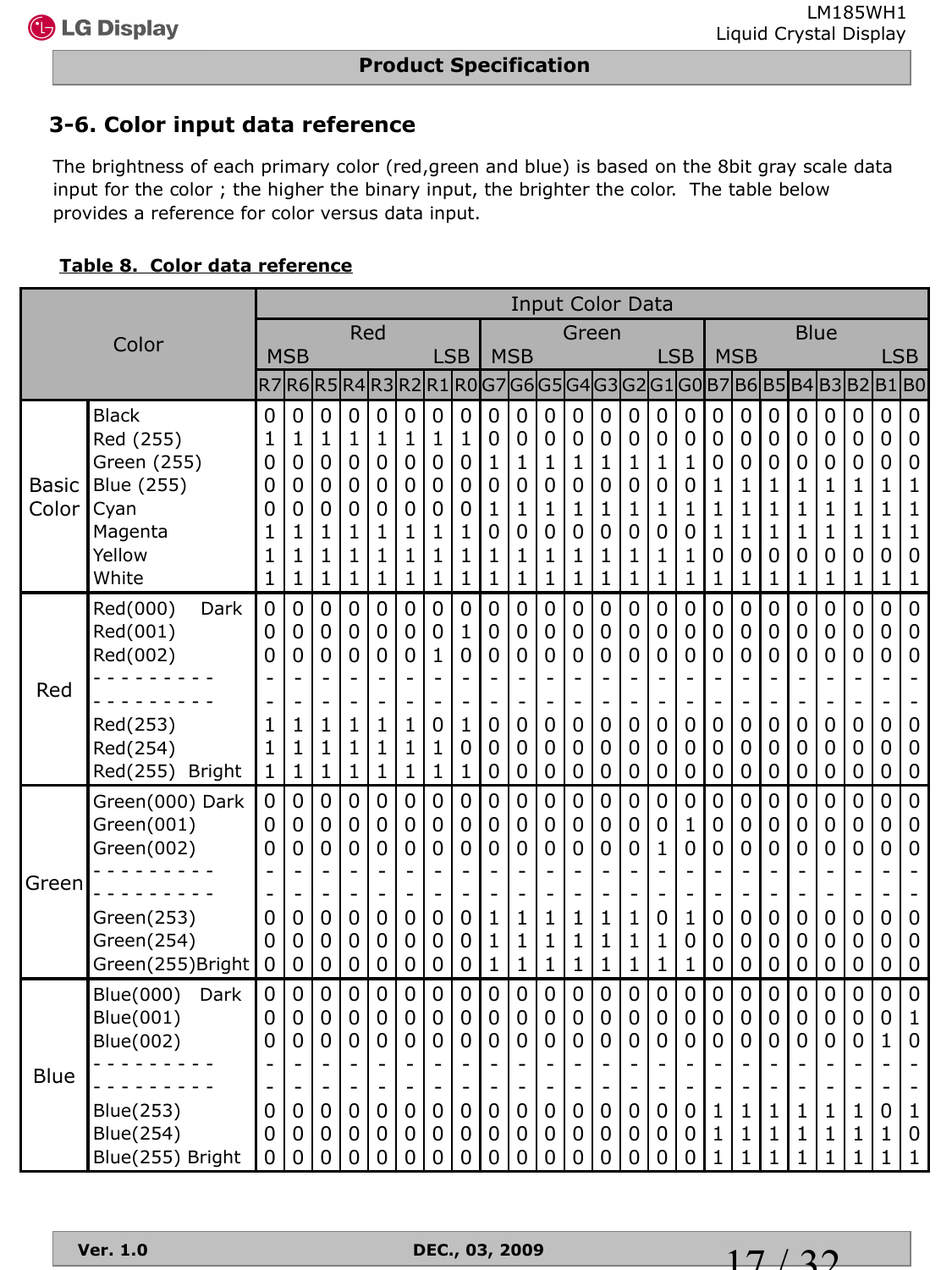## **3-7. Power sequence**



#### **Table 9. Power sequence**

|                |      | Units |     |    |
|----------------|------|-------|-----|----|
| Parameter      | Min  | Typ   | Max |    |
| Τ1             | 0.5  |       | 10  | ms |
| T <sub>2</sub> | 0.01 | -     | 50  | ms |
| T3             | 500  | -     |     | ms |
| T <sub>4</sub> | 200  |       |     | ms |
| T <sub>5</sub> | 0.01 |       | 50  | ms |
| Т7             |      |       |     | S  |

Notes :

- 1. Please avoid floating state of interface signal at invalid period.
- 2. When the interface signal is invalid, be sure to pull down the power supply for LCD  $V_{\text{LCD}}$  to 0V.
- 3. Lamp power must be turn on after power supply for LCD an interface signal are valid.

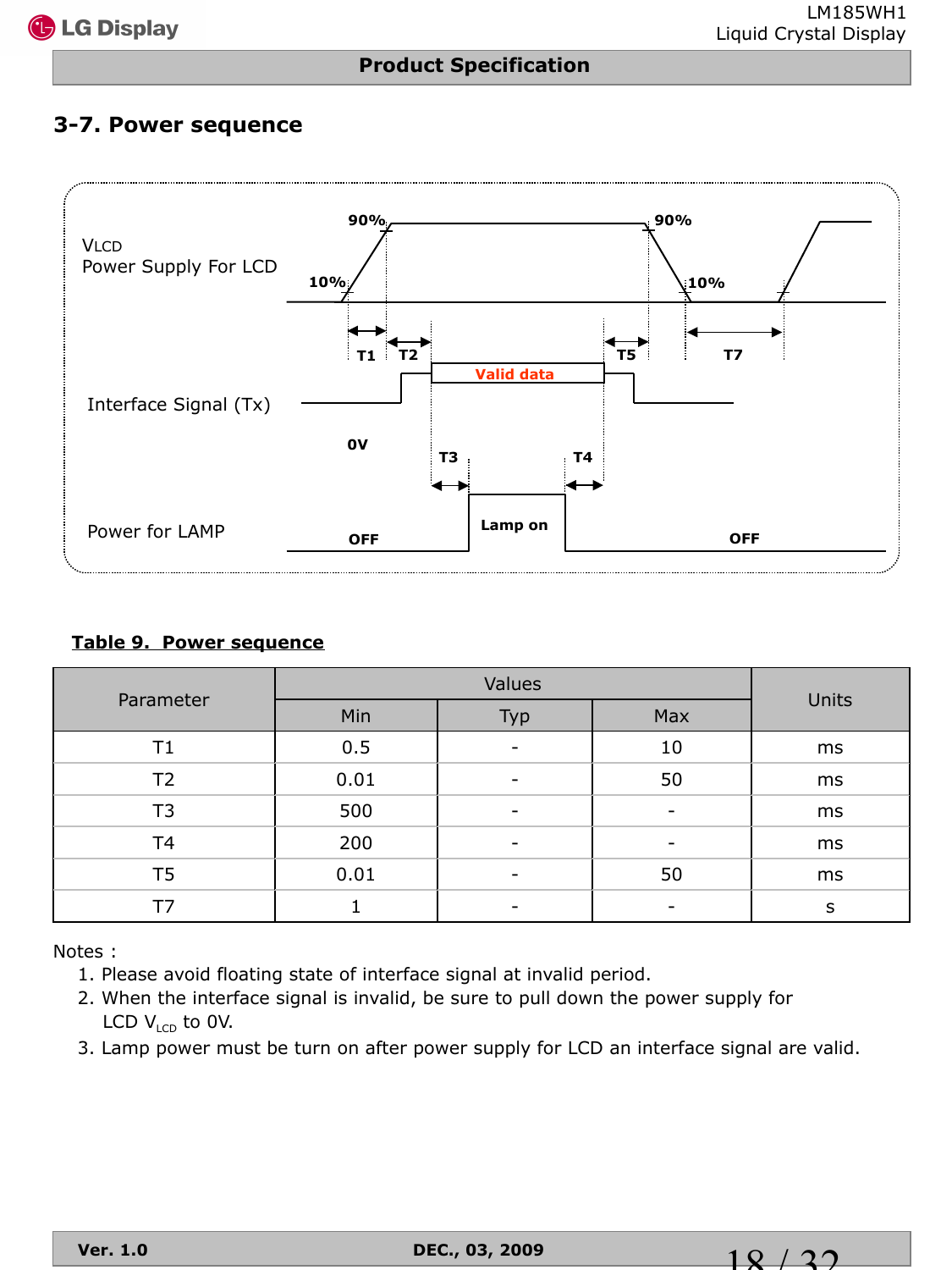## **3-8. V<sub>LCD</sub> Power dip condition**

#### **FIG. 6 Power dip condition**



1) Dip condition

3.5V ≤ $V_{LCD}$  < 4.5V, t<sub>d</sub>≤20ms

#### 2)  $V_{LCD}$  < 3.5V

 $V_{LCD}$ -dip conditions should also follow the Power On/Off conditions for supply voltage.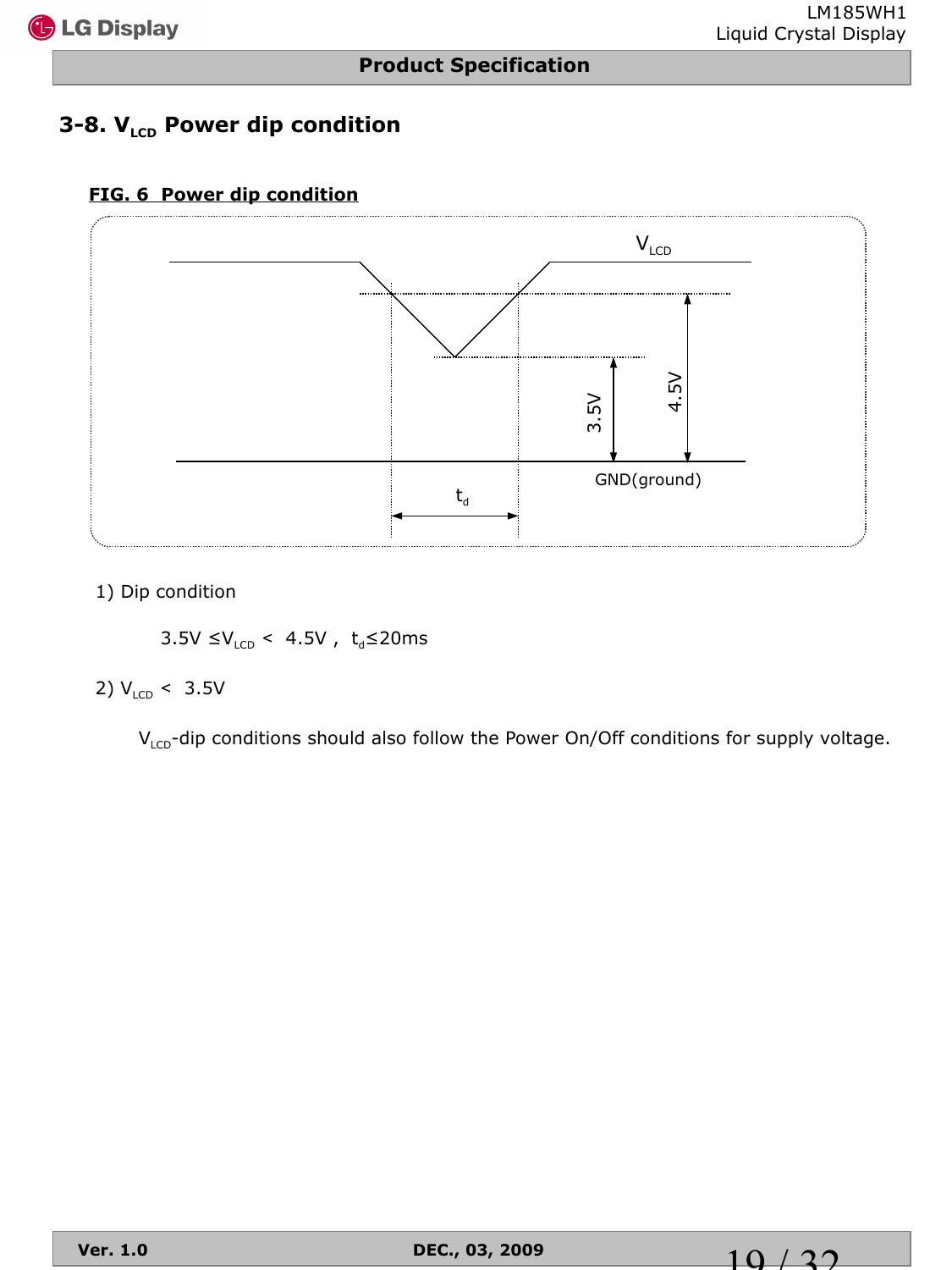## **4. Optical specification**

Optical characteristics are determined after the unit has been 'ON' for 30 minutes in a dark environment at 25°C.

Table 10. Optical characteristics Ta= 25°C, V<sub>LCD</sub>=5.0V, fV=60Hz f<sub>CLK</sub>= 77.0MHz, IBL=7.5mA

|                |                                        |                                     |                |    |                          | Values |                   |                   |                            |
|----------------|----------------------------------------|-------------------------------------|----------------|----|--------------------------|--------|-------------------|-------------------|----------------------------|
|                | Parameter                              |                                     | Symbol         |    | Min                      | Typ    | Max               | Units             | <b>Notes</b>               |
| Contrast Ratio |                                        |                                     | <b>CR</b>      |    | 600                      | 1000   |                   |                   | $\mathbf{1}$<br>$(PR-880)$ |
|                | Surface Luminance, white               |                                     | $L_{WH}$       |    | 200                      | 250    | $\qquad \qquad -$ | cd/m <sup>2</sup> | 2<br>$(PR-880)$            |
|                | Luminance Variation                    |                                     | $\delta$ white | 9P | 75                       |        |                   | $\%$              | 3<br>$(PR-880)$            |
| Response Time  |                                        | <b>Rise Time</b>                    | $Tr_R$         |    | $\overline{\phantom{a}}$ | 1.1    | 2.6               | ms                | $\overline{4}$             |
|                |                                        | Decay Time                          | $Tr_{D}$       |    | $\overline{\phantom{0}}$ | 3.9    | 7.4               | ms                | (RD80S)                    |
|                |                                        | <b>RED</b>                          | <b>Rx</b>      |    |                          | 0.644  |                   |                   |                            |
|                |                                        |                                     | Ry             |    |                          | 0.335  |                   |                   |                            |
|                |                                        |                                     | Gx             |    |                          | 0.304  |                   |                   |                            |
|                | <b>Color Coordinates</b>               | <b>GREEN</b>                        | Gy             |    | Typ                      | 0.613  | Typ               |                   |                            |
| [CIE1931]      |                                        |                                     | <b>Bx</b>      |    | $-0.03$                  | 0.146  | $+0.03$           |                   | $(PR-650)$                 |
|                |                                        | <b>BLUE</b>                         | By             |    |                          | 0.071  |                   |                   |                            |
|                |                                        |                                     | Wx             |    |                          | 0.313  |                   |                   |                            |
|                |                                        | <b>WHITE</b>                        | Wy             |    |                          | 0.329  |                   |                   |                            |
|                | Viewing Angle (CR>5)                   |                                     |                |    |                          |        |                   |                   |                            |
|                |                                        | x axis, right( $\phi = 0^{\circ}$ ) | $\theta$ r     |    | 75                       | 88     |                   | Degree            |                            |
|                |                                        | x axis, left ( $\phi$ =180°)        | $\theta$       |    | 75                       | 88     |                   |                   |                            |
|                |                                        | y axis, up $(\phi = 90^{\circ})$    | $\theta$ u     |    | 70                       | 85     |                   |                   |                            |
|                | y axis, down<br>$(\phi = 270^{\circ})$ |                                     | $\theta$ d     |    | 70                       | 85     |                   |                   | 5                          |
|                | Viewing Angle (CR>10)                  |                                     |                |    |                          |        |                   |                   | $(PR-880)$                 |
|                |                                        | x axis, right( $\phi = 0^{\circ}$ ) | $\theta$ r     |    | 70                       | 85     |                   | Degree            |                            |
|                |                                        | x axis, left ( $\phi$ =180°)        | $\theta$       |    | 70                       | 85     |                   |                   |                            |
|                |                                        | y axis, up $(\phi = 90^{\circ})$    | $\theta$ u     |    | 60                       | 75     |                   |                   |                            |
|                |                                        | y axis, down $(\phi = 270^{\circ})$ | $\theta$ d     |    | 70                       | 85     |                   |                   |                            |
| Crosstalk      |                                        |                                     |                |    |                          |        | 1.5               | $\%$              | (PR880)                    |
|                | Luminance uniformity -                 | Angular dependence (TCO'03)         | LR             |    | $\overline{\phantom{0}}$ |        | 1.7               |                   | 6<br>(PR880)               |
|                | Color grayscale linearity              |                                     | Δu'v'          |    |                          | 0.018  |                   |                   | 8<br>$(PR-650)$            |

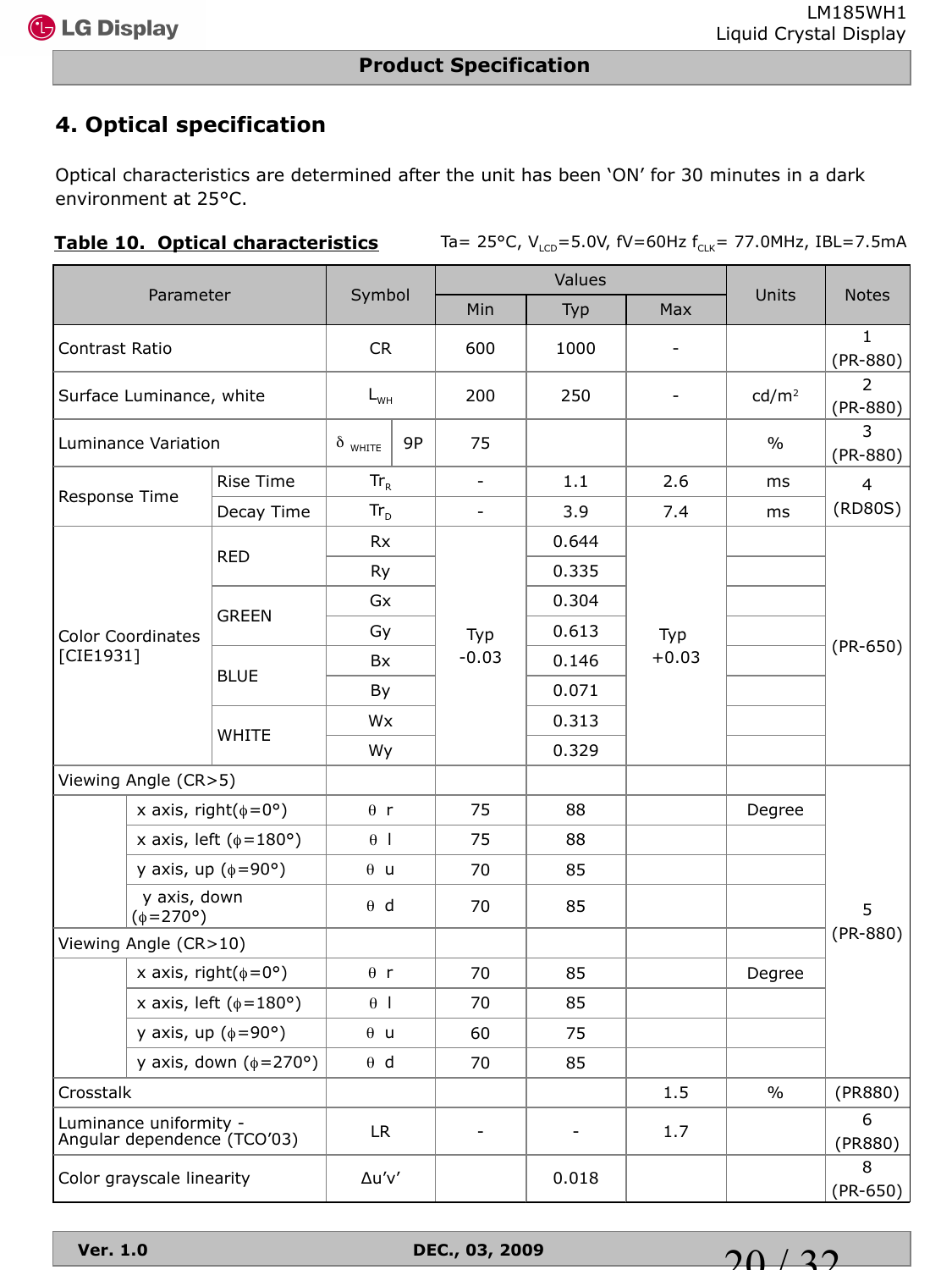21 / 32

#### **Product Specification**

The values specified are at an approximate distance 50cm from the LCD surface at a viewing angle of  $\Phi$  and  $\theta$  equal to 0 °.

FIG. 7 presents additional information concerning the measurement equipment and method.

#### **FIG. 7 Optical characteristic measurement equipment and method**



#### Notes :

1. Contrast ratio(CR) is defined mathematically as :It is measured at center point(1)

 Surface luminance with all white pixels Contrast ratio  $=$ Surface luminance with all black pixels

- 2. Surface luminance is the luminance value at center 1 point(1) across the LCD surface 50cm from the surface with all pixels displaying white. For more information see FIG 8.
- 3. The variation in surface luminance,  $\delta_{\text{WHTE}}$  is defined as

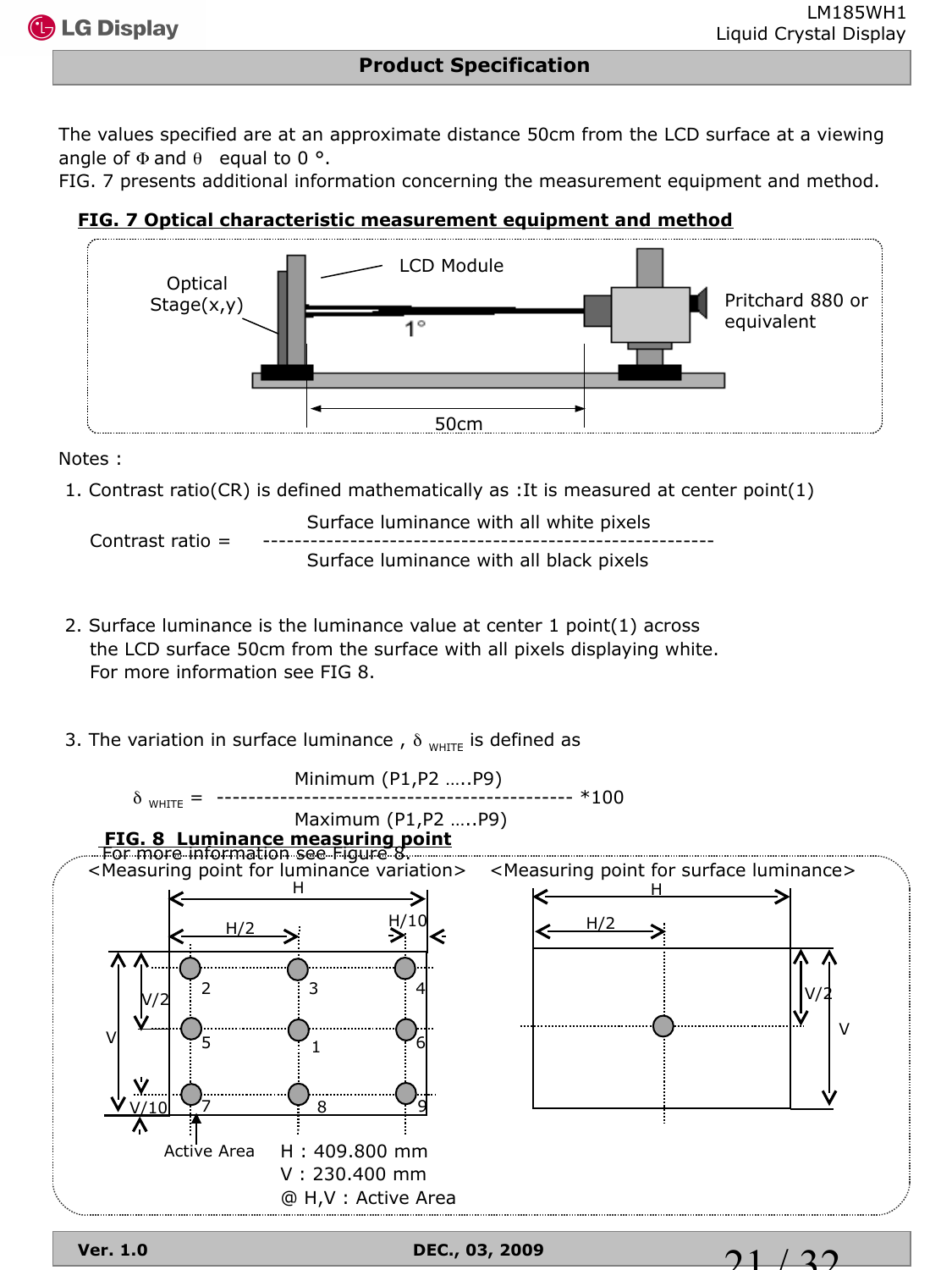$\mathbf{2} \mathbf{0}$ 

Notes :

4. Response time is the time required for the display to transition from black to white (Decay Time,  $Tr_{D}$ ) and from white to black (Rise Time,  $Tr_{R}$ )

The sampling rate is 2,500 sample/sec. For additional information see FIG. 9.

 The response time is defined as the following figure and shall be measured by switching the input signal for each gray to gray.





5. Viewing angle is the angle at which the contrast ratio is greater than 10 or 5. The angles are determined for the horizontal or x axis and the vertical or y axis with respect to the z axis which is normal to the LCD surface. For more information see FIG. 10 .

#### **FIG. 10 Viewing angle**

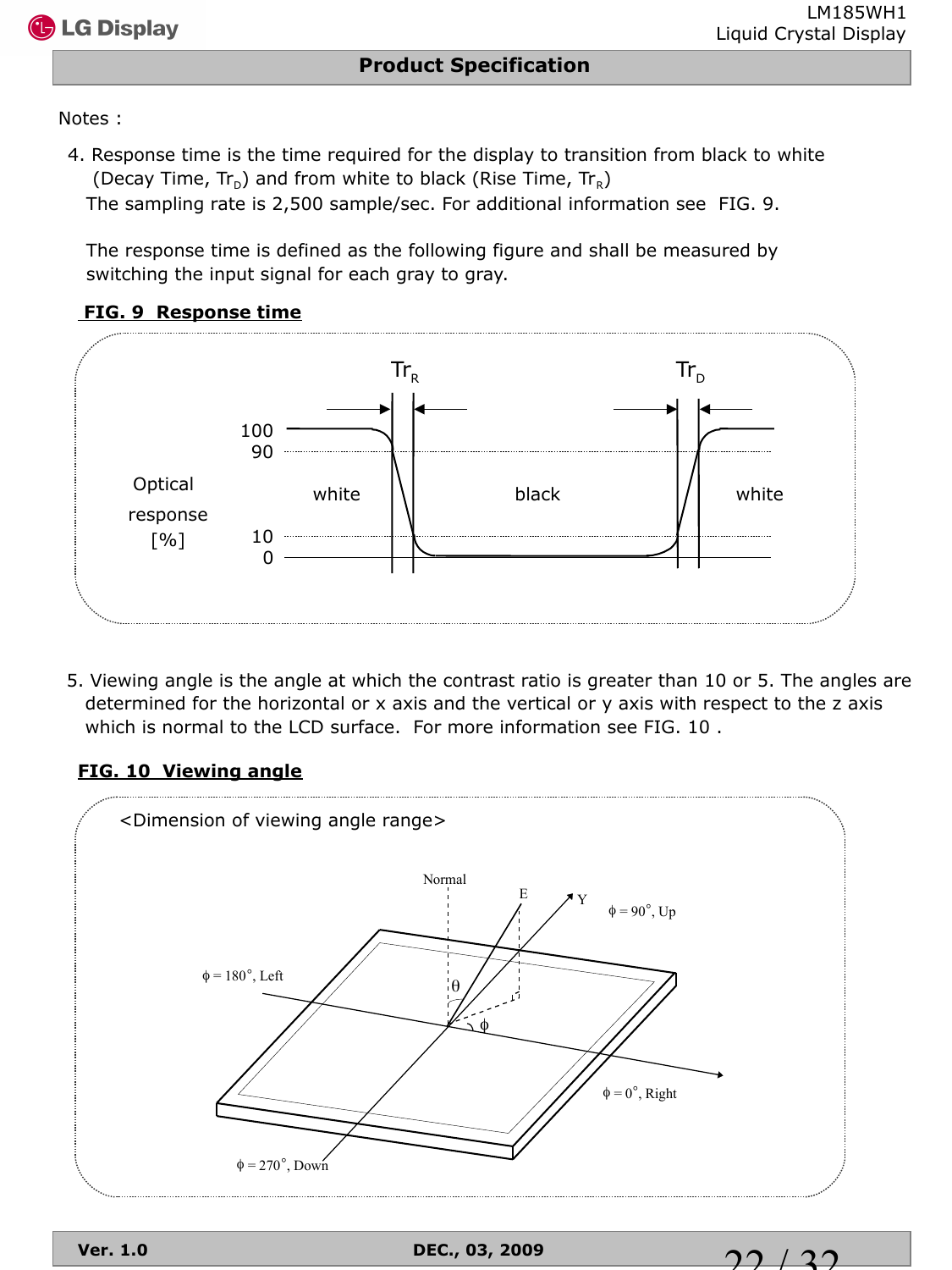

Notes :

6. Luminance Uniformity - angular – dependence (LR& TB)

TCO '03 Luminance uniformity – angular dependence, is the capacity of the VDU to present the same Luminance level independently of the viewing direction. The angular-dependent luminance uniformity is calculated as the ratio of maximum luminance to minimum luminance in the specified measurement areas.

- Test pattern : 80% white pattern
- Test point : 2-point
- $-$  Test distance :  $D * 1.5 = 70.52$  cm - Test method :  $L_R = ((L_{max.+30deg.}/ L_{min.+30deg.}) + (L_{max.-30deg.}/ L_{min.-30deg.})) / 2$  $T_{B} = ((L_{\text{max.}+15 \text{deg.}} / L_{\text{min.}+15 \text{deg.}}))$

## **FIG. 11 Luminance Uniformity angular dependence**



#### 7. Gray scale specification

## **Table 11. Gray scale**

| Gray level | Luminance [%] (Typ) |
|------------|---------------------|
| L0         | 0.10                |
| L31        | 0.97                |
| L63        | 4.43                |
| L95        | 11.06               |
| L127       | 21.13               |
| L159       | 38.44               |
| L191       | 52.50               |
| L223       | 74.15               |
| L255       | 100                 |

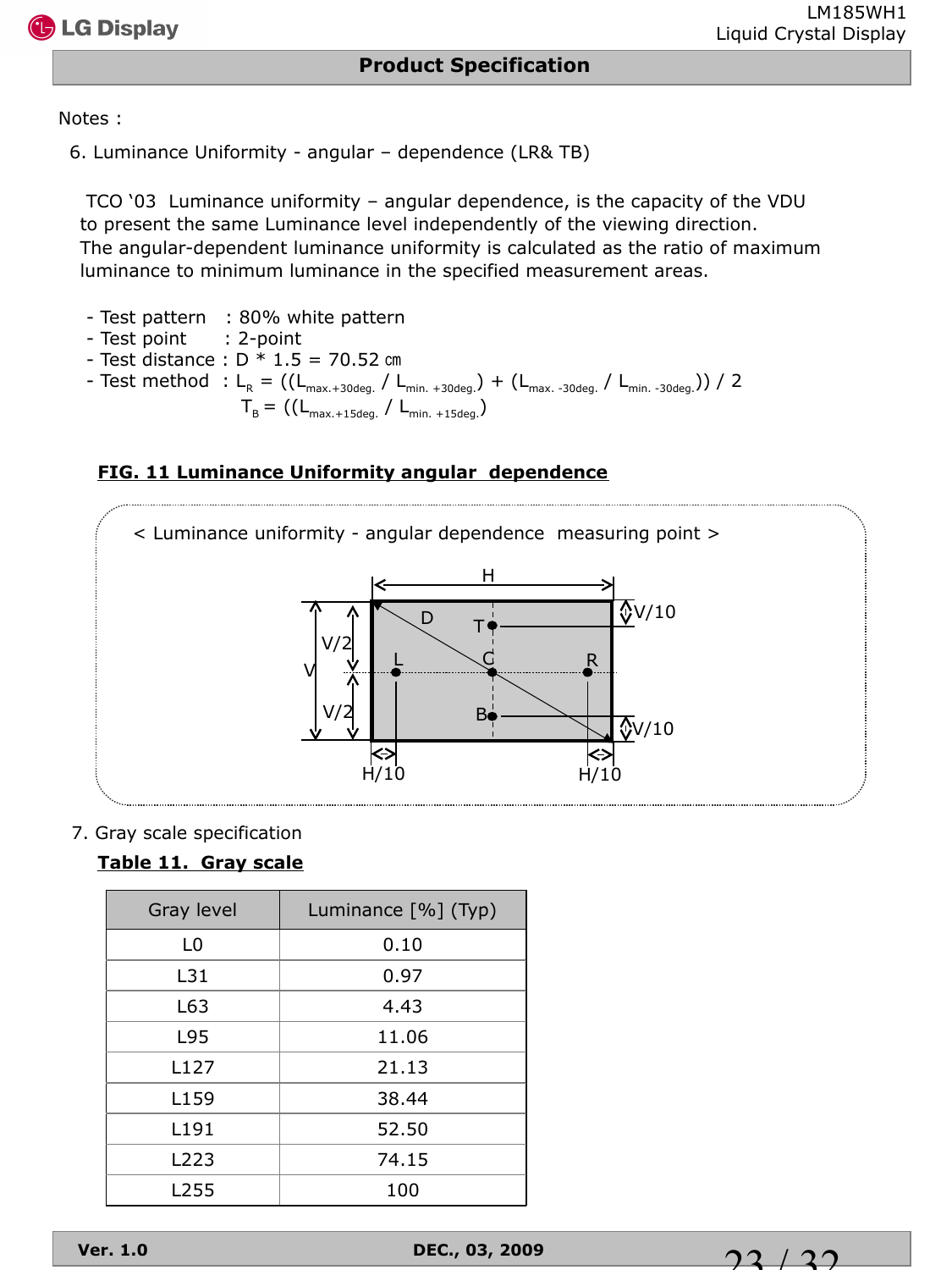

Notes :

8. Color grayscale linearity , Δu'v' is defined as

$$
\sqrt{(u'_{A}-u'_{B})^{2}+(v'_{A}-v'_{B})^{2}}
$$

Where indices A and B are the two gray levels found to have the largest color differences between them.

i.e. get the largest  $\Delta u'$  and  $\Delta v'$  of each 6pairs of u' and v' and calculate  $\Delta u'v'$ .

-Test pattern :

 100% full white pattern with a test pattern as shown FIG.12 Squares of 40mm by 40mm in size, filled with 255, 225, 195, 165, 135 and 105 grayscale steps should be arranged in the center of the screen.

-Test method :

First gray step :

 Move a square of 255 gray level should be moved into the center of the screen and measure luminance and u' and v' coordinates.

Next gray step :

 Move a 255 gray square into the center and measure both luminance and u' and v' coordinates.

The same procedure shall then be repeated for gray steps 195, 165, 135 and 105.

#### **FIG. 12 Color grayscale linearity**



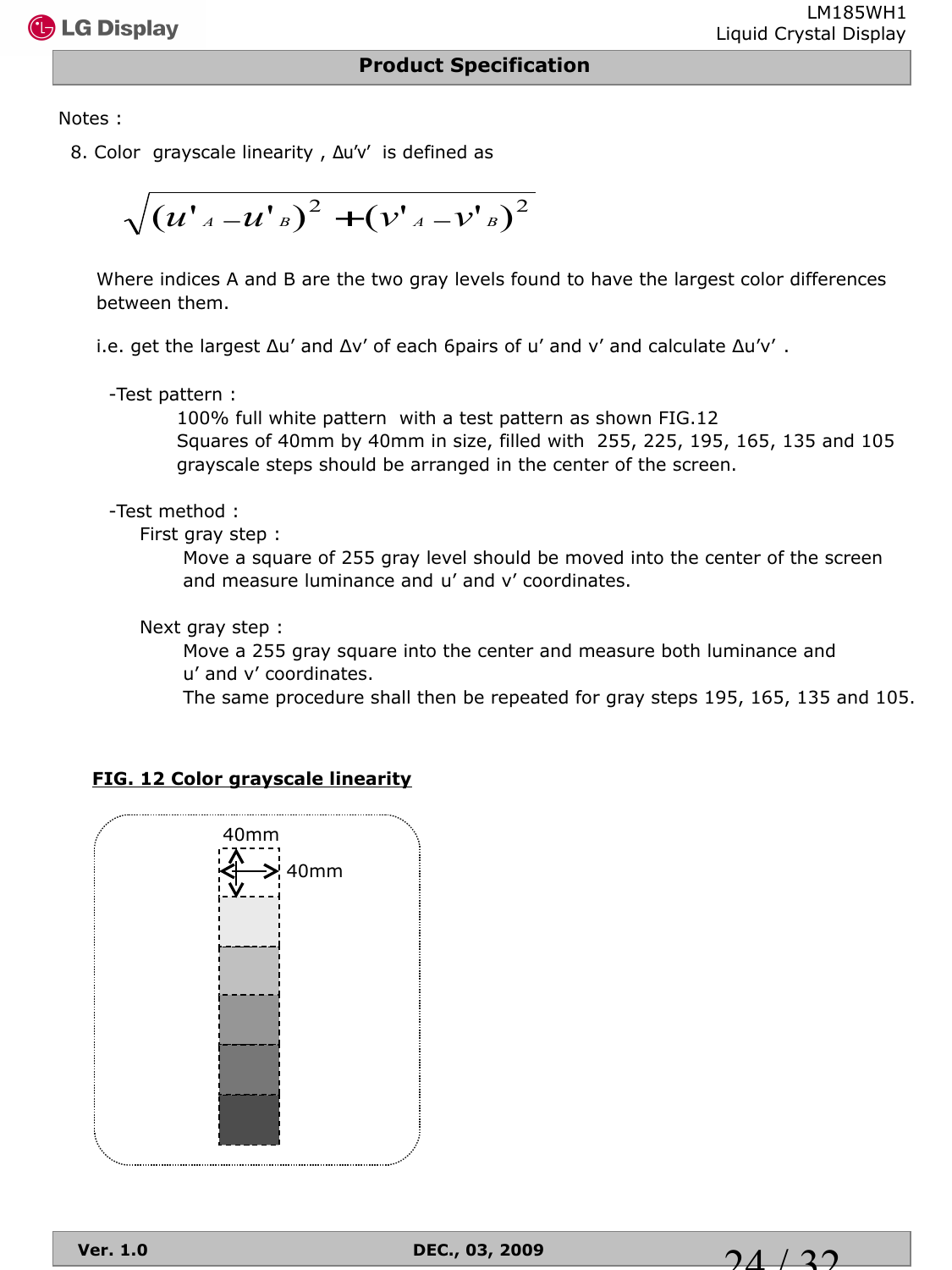## **5. Mechanical characteristics**

The contents provide general mechanical characteristics. In addition the figures in the next page are detailed mechanical drawing of the LCD.

|  |  |  | <b>Table 12. Mechanical characteristics</b> |
|--|--|--|---------------------------------------------|
|--|--|--|---------------------------------------------|

|                     | Horizontal                                                      | 430.4 mm   |  |  |
|---------------------|-----------------------------------------------------------------|------------|--|--|
| Outline dimension   | Vertical                                                        | 254.6 mm   |  |  |
|                     | Depth                                                           | 13.0 mm    |  |  |
| Bezel area          | Horizontal                                                      | 413.4 mm   |  |  |
|                     | Vertical                                                        | 234.0 mm   |  |  |
|                     | Horizontal                                                      | 409,800 mm |  |  |
| Active display area | Vertical                                                        | 230.400 mm |  |  |
| Weight              | 1370 g (Typ.) 1440 g (Max)                                      |            |  |  |
| Surface treatment   | Hard coating(3H)<br>Anti-glare treatment of the front polarizer |            |  |  |

Notes : Please refer to a mechanic drawing in terms of tolerance at the next page.

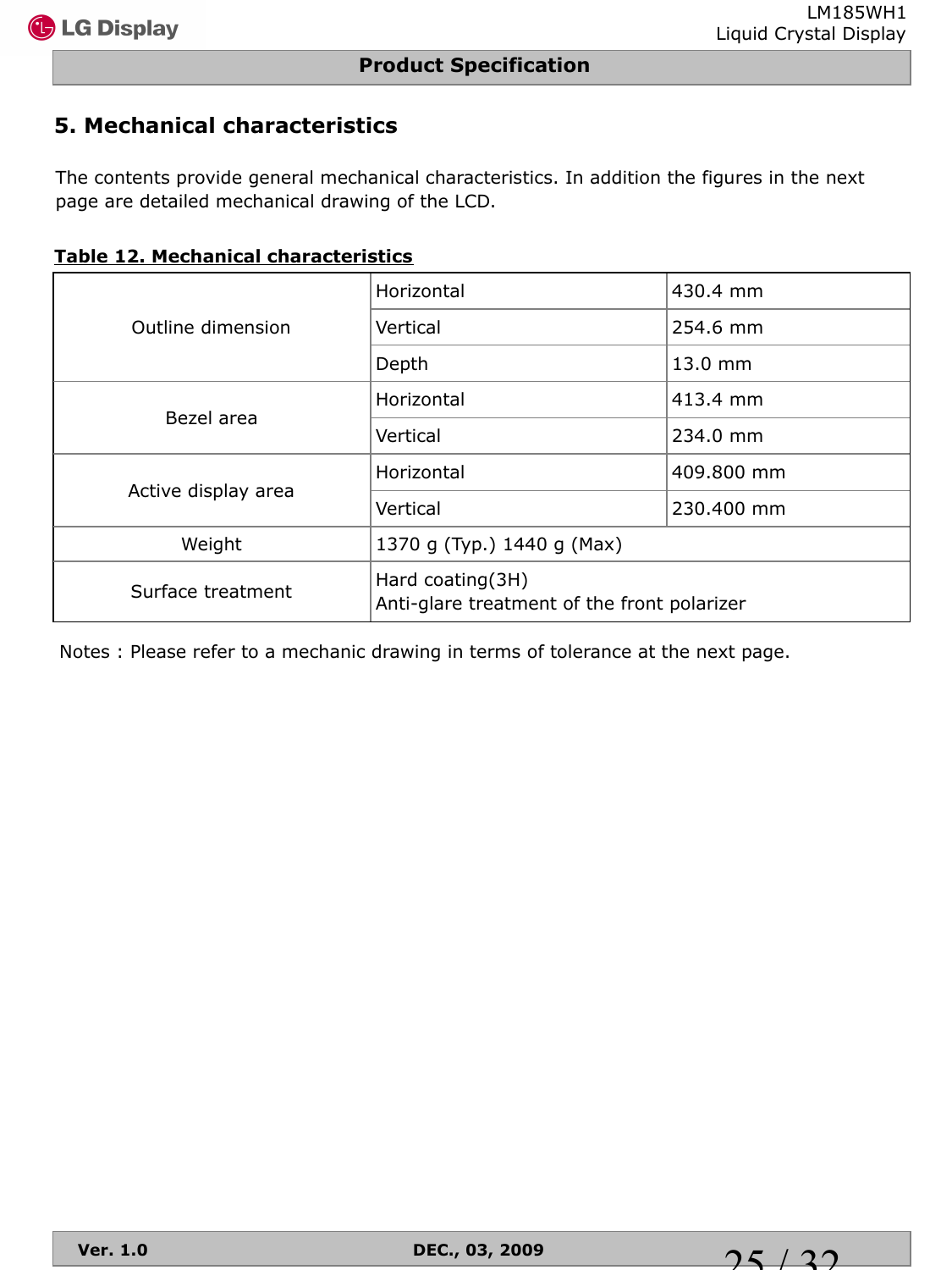

## **<FRONT VIEW>**

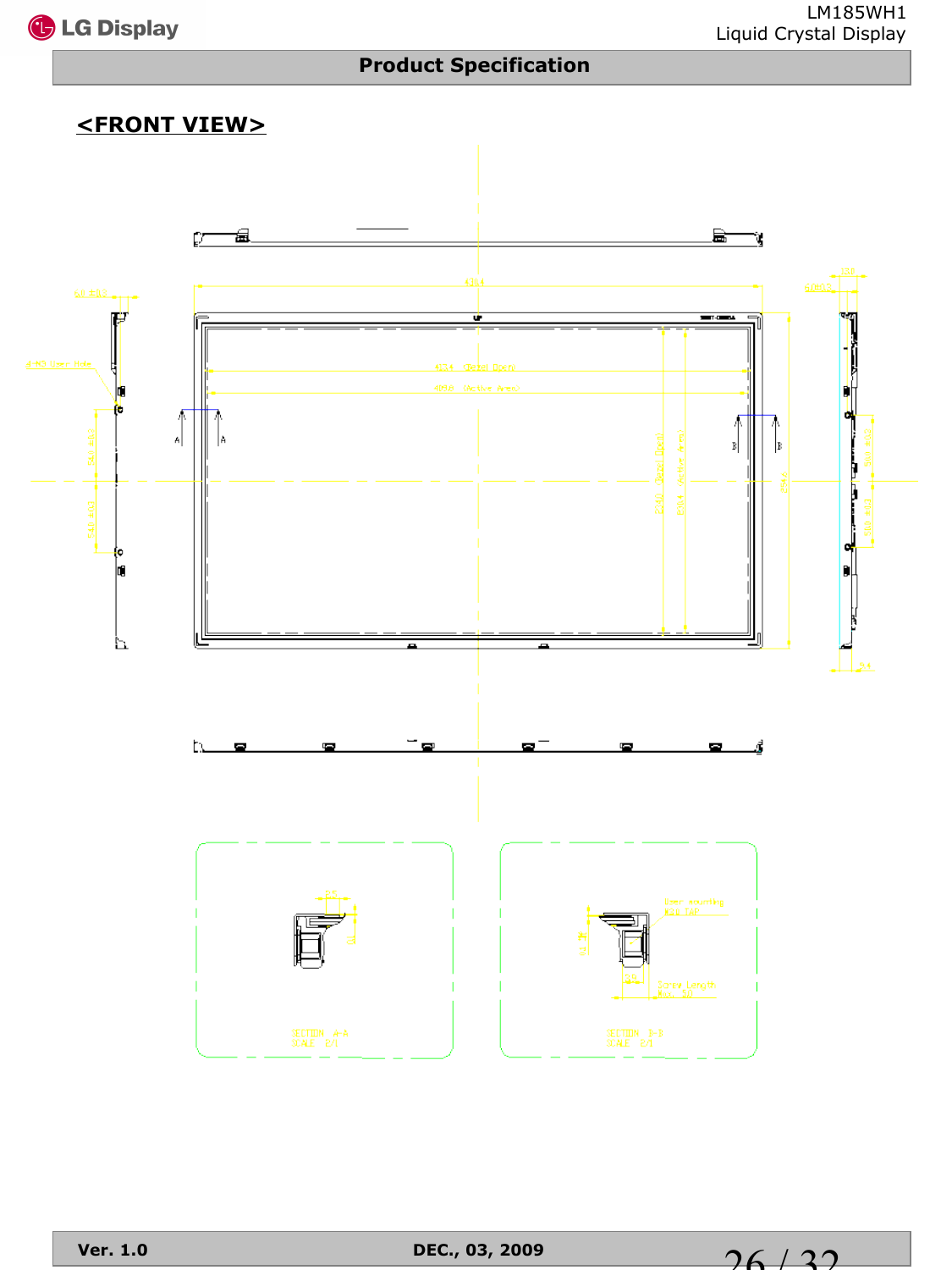

## **<REAR VIEW>**





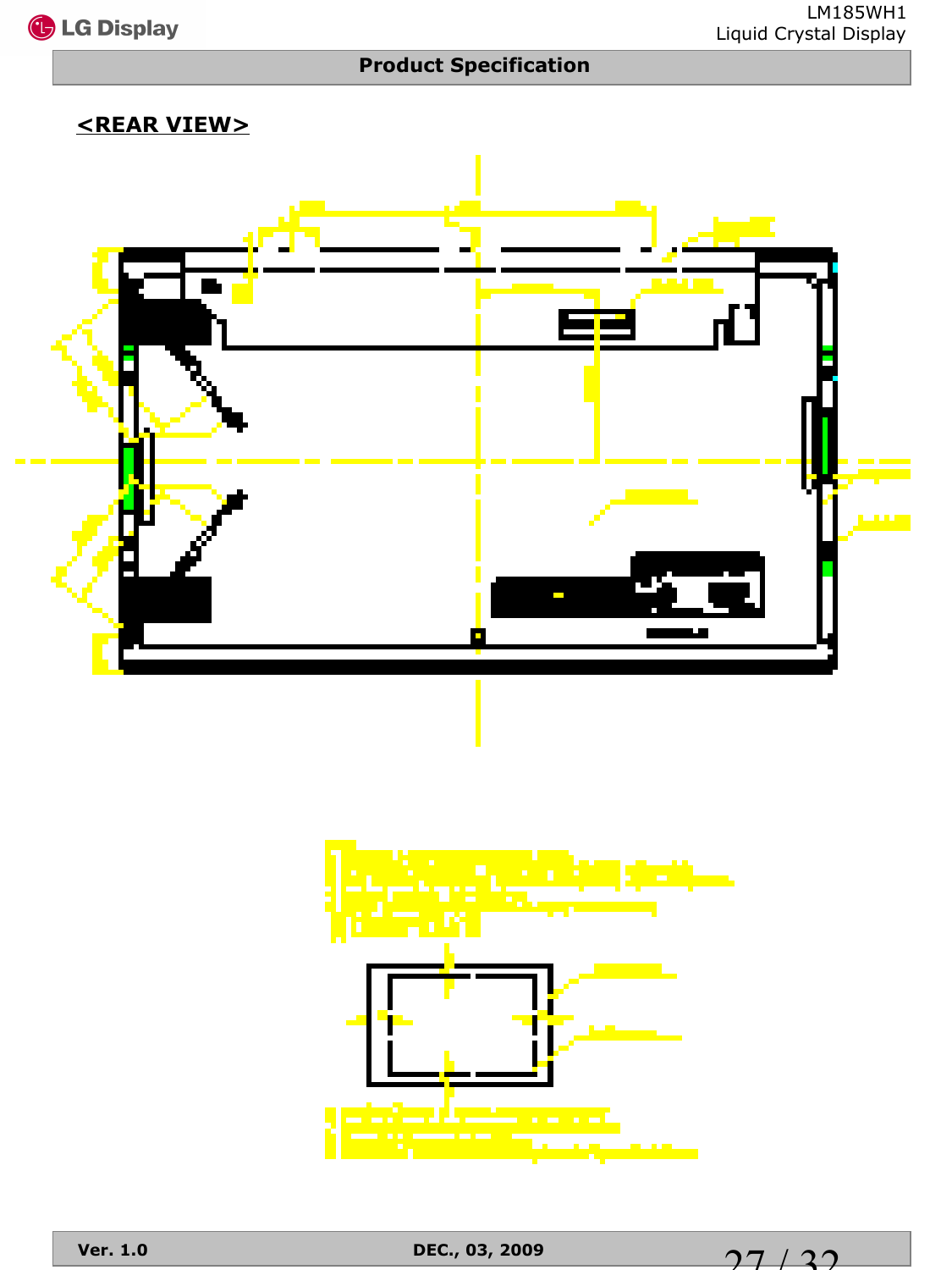## **6. Reliability**

#### **Table 13. Environment test conditions**

| No             | Test Item                                   | Condition                                                                                                                  |
|----------------|---------------------------------------------|----------------------------------------------------------------------------------------------------------------------------|
| 1              | High temperature storage test               | Ta= $60^{\circ}$ C 240hrs                                                                                                  |
| $\overline{2}$ | Low temperature storage test                | Ta= $-20^{\circ}$ C 240hrs                                                                                                 |
| 3              | High temperature operation test             | Ta= 50°C 50%RH<br>240hrs                                                                                                   |
| 4              | Low temperature operation test              | Ta= $0^{\circ}$ C 240hrs                                                                                                   |
| 5              | <b>Vibration test</b><br>(non-operating)    | Wave form: random<br>Vibration level: 1.0GRMS<br>Bandwidth: 10-300Hz<br>Duration: X,Y,Z, 30 min<br>One time each direction |
| 6              | Shock test<br>(non-operating)               | Shock level: 120G<br>Waveform: half sine wave, 2msec<br>Direction : $\pm X$ , $\pm Y$ , $\pm Z$<br>One time each direction |
| 7              | Altitude<br>operating<br>storage / shipment | $0 - 10,000$ feet $(3,048$ m)<br>0 - 40,000 feet(12,192m)                                                                  |

{ Result evaluation criteria }

There should be no change which might affect the practical display function when the display quality test is conducted under normal operating condition.

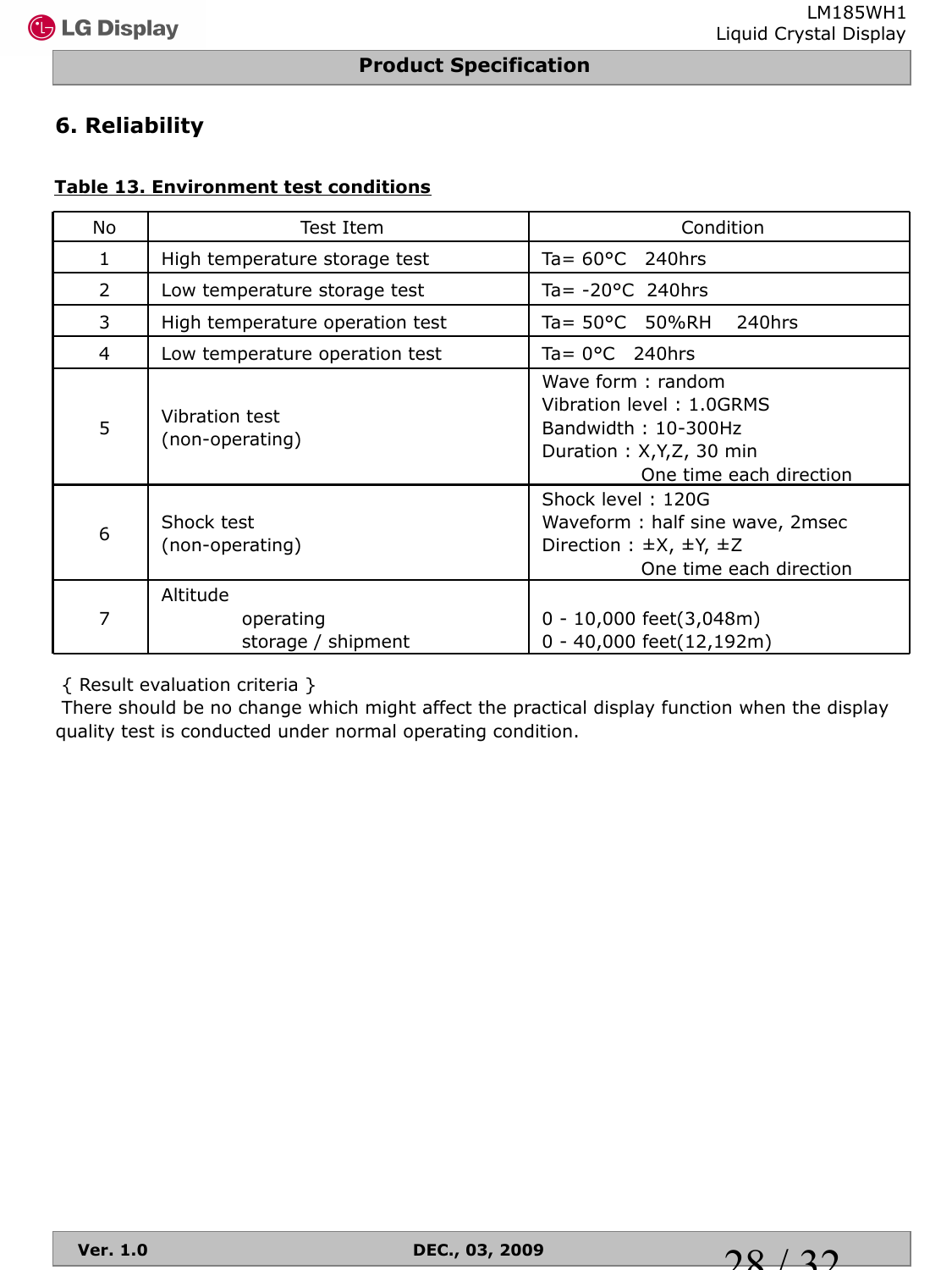# **7. International standards**

# **7-1. Safety**

- a) UL 60950-1:2003, First Edition, Underwriters Laboratories, Inc., Standard for Safety of Information Technology Equipment.
- b) CAN/CSA C22.2, No. 60950-1-03 1st Ed. April 1, 2003, Canadian Standards Association, Standard for Safety of Information Technology Equipment.
- c) EN 60950-1:2001, First Edition, European Committee for Electro-technical Standardization(CENELEC) European Standard for Safety of Information Technology Equipment.
- d) RoHS, Directive 2002/95/EC of the European Parliament and of the council of 27 January 2003

# **7-2. EMC**

- a) ANSI C63.4 "Methods of Measurement of Radio-Noise Emissions from Low-Voltage Electrical and Electrical Equipment in the Range of 9kHZ to 40GHz. "American National Standards Institute(ANSI),1992
- b) C.I.S.P.R "Limits and Methods of Measurement of Radio Interface Characteristics of Information Technology Equipment." International Special Committee on Radio Interference.
- c) EN 55022 "Limits and Methods of Measurement of Radio Interface Characteristics of Information Technology Equipment." European Committee for Electro-technical Standardization.(CENELEC), 1998 ( Including A1: 2000 )

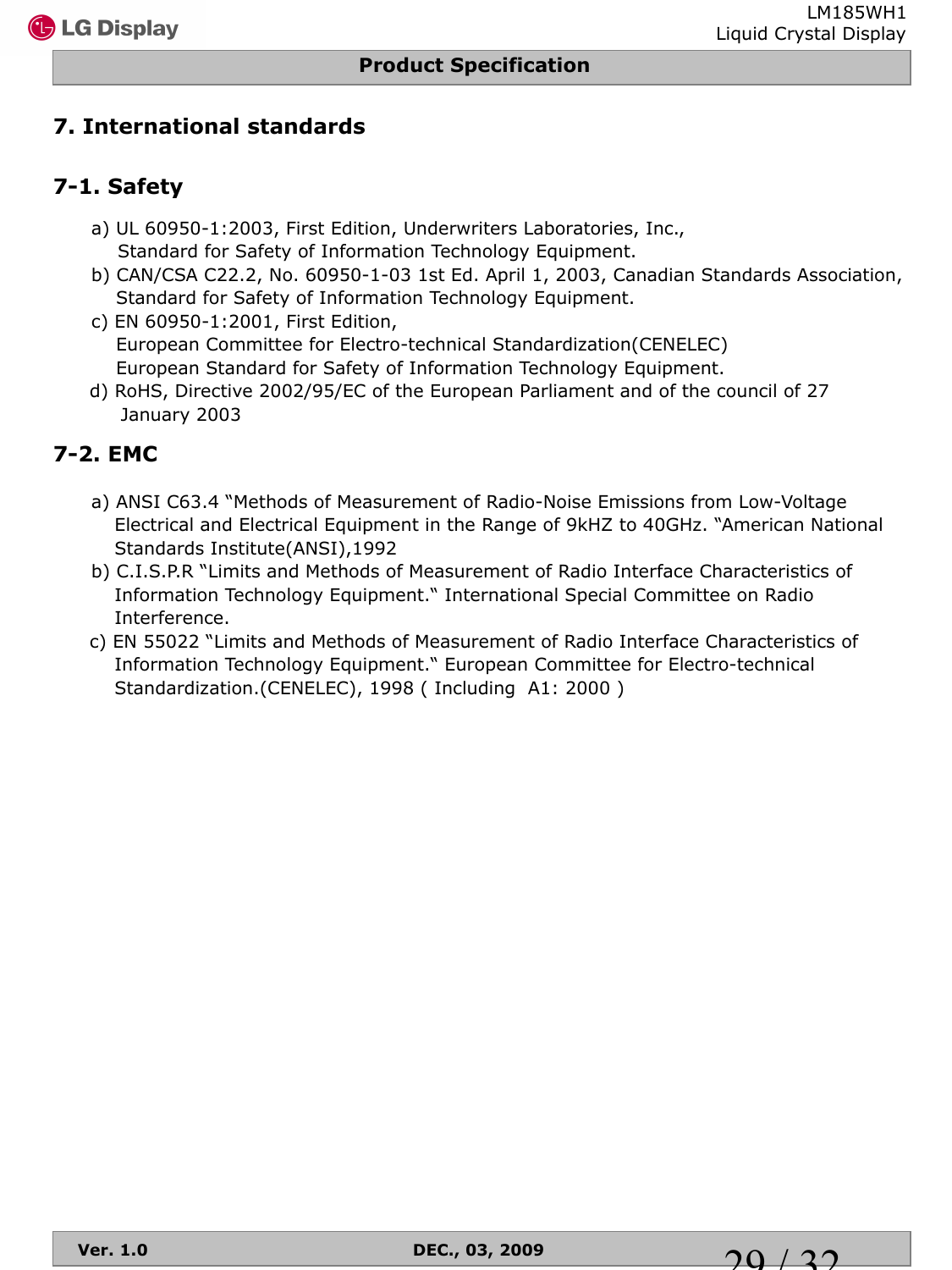

## **8. Packing**

## **8-1. Designation of lot mark**

a) Lot mark



A,B,C : Size (Inch) D : Year

 $E :$  Month F  $\sim$  M : Serial No.

Note:

1. Year

| Year | 2001 |  |  | 2002   2003   2004   2005   2006   2007   2008   2009   2010 |  |  |
|------|------|--|--|--------------------------------------------------------------|--|--|
| Mark |      |  |  |                                                              |  |  |

2. Month

| Month | Jan | -<br>-eb | Mar | Apr | May | Jun | Jul | Aug<br>ັ | $\sim$<br>Sep | Oct | Nov | Dec |
|-------|-----|----------|-----|-----|-----|-----|-----|----------|---------------|-----|-----|-----|
| Mark  | -   | -        |     |     | ۰   |     |     | ◡        |               |     | ້   | ֊   |

b) Location of lot mark

Serial No. is printed on the label. The label is attached to the backside of the LCD module. This is subject to change without prior notice.

#### **8-2. Packing form**

- a) Package quantity in one box : 12 pcs
- b) Box size : 350 mm X 300 mm X 470 mm

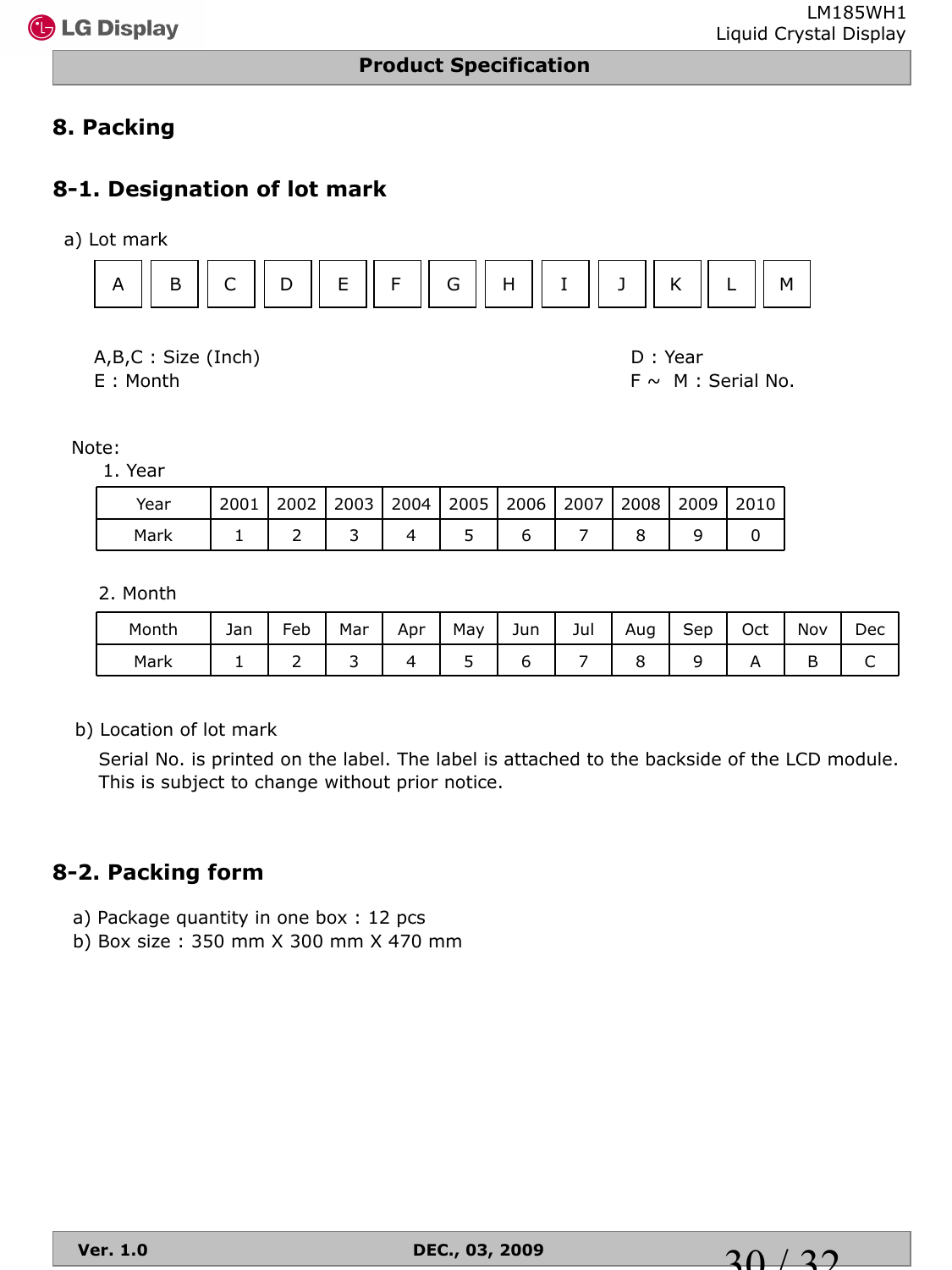LM185WH1

## **9. Precautions**

Please pay attention to the followings when you use this TFT LCD module.

## **9-1. Mounting Precautions**

- (1) You must mount a module using holes arranged in four corners or four sides.
- (2) You should consider the mounting structure so that uneven force (ex. Twisted stress) is not applied to the Module. And the case on which a module is mounted should have sufficient strength so that external force is not transmitted directly to the module.
- (3) Please attach the surface transparent protective plate to the surface in order to protect the polarizer. Transparent protective plate should have sufficient strength in order to the resist external force.
- (4) You should adopt radiation structure to satisfy the temperature specification.
- (5) Acetic acid type and chlorine type materials for the cover case are not desirable because the former generates corrosive gas of attacking the polarizer at high temperature and the latter causes circuit break by electro-chemical reaction.
- (6) Do not touch, push or rub the exposed polarizers with glass, tweezers or anything harder than HB pencil lead. And please do not rub with dust clothes with chemical treatment. Do not touch the surface of polarizer for bare hand or greasy cloth. (Some cosmetics are detrimental to the polarizer.)
- (7) When the surface becomes dusty, please wipe gently with absorbent cotton or other soft materials like chamois soaks with petroleum benzene. Normal-hexane is recommended for cleaning the adhesives used to attach front / rear polarizers. Do not use acetone, toluene and alcohol because they cause chemical damage to the polarizer.
- (8) Wipe off saliva or water drops as soon as possible. Their long time contact with polarizer causes deformations and color fading.
- (9) Do not open the case because inside circuits do not have sufficient strength.

## **9-2. Operating precautions**

- (1) The spike noise causes the mis-operation of circuits. It should be lower than following voltage : V=±200mV(Over and under shoot voltage)
- (2) Response time depends on the temperature.(In lower temperature, it becomes longer.)
- (3) Brightness depends on the temperature. (In lower temperature, it becomes lower.) And in lower temperature, response time(required time that brightness is stable after turned on) becomes longer.
- (4) Be careful for condensation at sudden temperature change. Condensation makes damage to polarizer or electrical contacted parts. And after fading condensation, smear or spot will occur.
- (5) When fixed patterns are displayed for a long time, remnant image is likely to occur.
- (6) Module has high frequency circuits. Sufficient suppression to the electromagnetic interference shall be done by system manufacturers. Grounding and shielding methods may be important to minimized the interference.
- (7) Please do not give any mechanical and/or acoustical impact to LCM. Otherwise, LCM can not be operated its full characteristics perfectly.
- (8) A screw which is fastened up the steels should be a machine screw (if not, it causes metal foreign material and deal LCM a fatal blow)
- (9) Please do not set LCD on its edge.